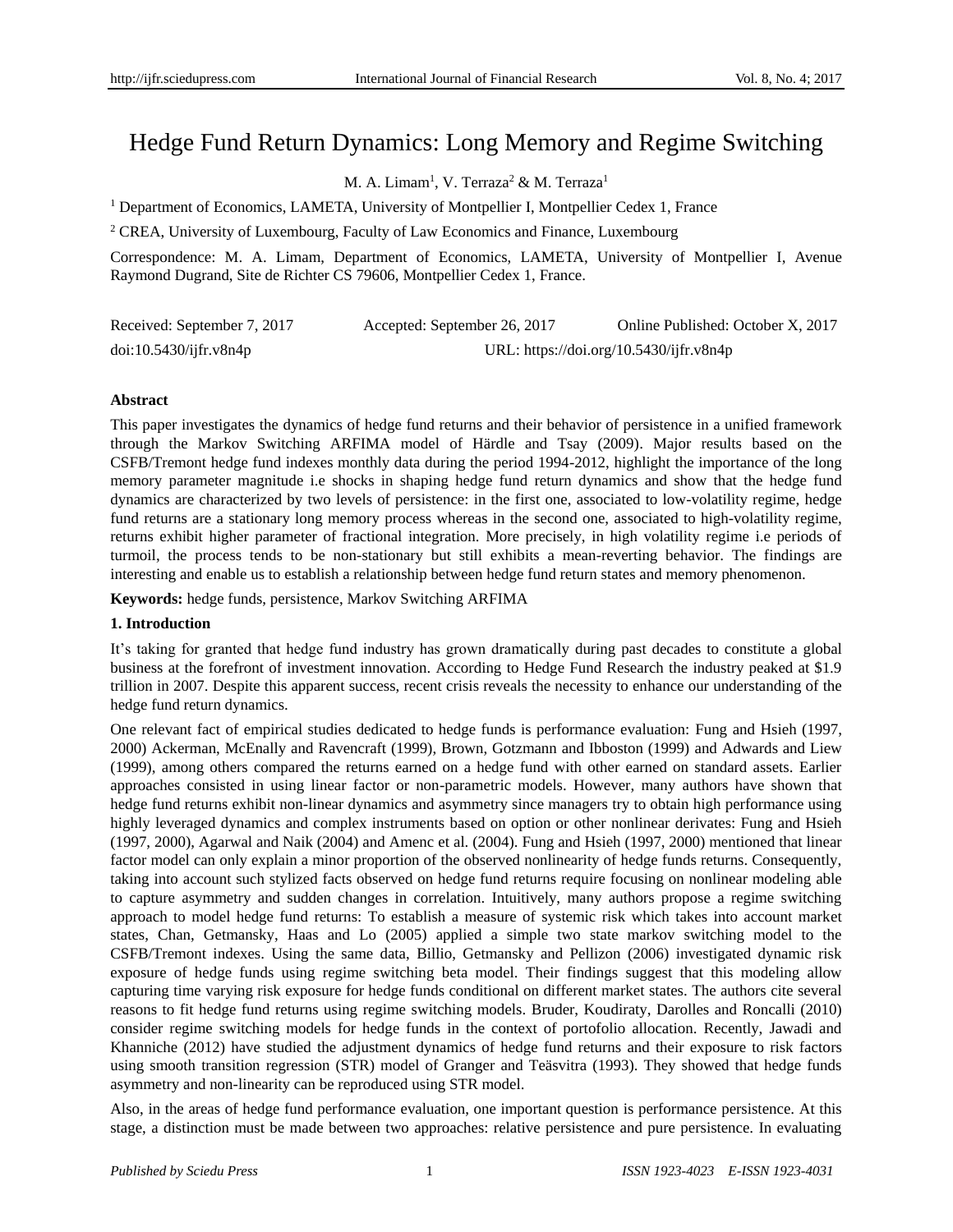relative persistence, funds of the same strategies are classified as winners and losers depending on their performance relative to the median return over a given period. Evidence of persistence is found when winners and/or losers maintain classification for two subsequent periods. The majority of studies (Note 1) investigated relative persistence in hedge fund returns: Park and Staum (1998), Agarwal and Naik (2000), Koh, Koh and Teo (2003), Agarwal et al (2007). According to Gehin (2005), these studies are heterogeneous and their results are mitigated since conclusion depends on certain factors (data, periods, procedures …). Chand and al. (2005) mentioned that persistence in performance is indirectly linked to serial correlation since it usually implies positively autorcorrelated returns. Obviously, this link is strengthened when dealing with pure persistence.

While the relative persistence tests require a whole sample of funds, the pure persistence involves performance of a fund without considering other funds at the same time. The commonly used method to check the existence of pure persistence is the calculation of the Hurst exponent. De Souza and Gokcan (2004) use the Hurst exponent combined with a D-statistic to study a relatively small sample of funds. They found that the funds exhibiting the strongest persistence of positive returns during in sample period (36 months) showed a better risk-adjusted profile in the out of sample period. Amenc, El Bied and Martellini (2003) calculated the Hurst exponent for the CSFB/Tremont hedge fund indexes to analyze the predictability of hedge fund returns and show evidence of persistence for eight of the nine studied series. The Hurst exponent can be considered as a useful tool to evaluate performance persistence. However this estimate is biased when long-range dependence is absent and its distribution is unknown so that we can't test its statistical significance. This coefficient is related to the long memory parameter *d* by the equation  $d = H - 1/2$ . This equation offers a convenient link to reconcile the notion of long memory or fractional integration and hedge fund performance pure persistence. Moreover, regime switching modeling and further persistence in hedge fund returns through the calculation of the Hurst exponent prove that hedge fund return dynamic is very complicated. This lead us to raise several questions concerning the hedge fund adjustment and whether the observed persistence is a true or a spurious one since fractionally integrated process are considered as a competing framework modeling against structural change and regime switching models. Here we bring a recent debate on long memory process to the area of hedge fund return modeling that will be discussed in next section.

In this paper, we aim to enhance our understanding of hedge fund return dynamics and extend previous literature by combining the hedge fund return modeling and the performance persistence in a unified framework. Our approach differs from the previous work since we employ a univariate model of hedge fund returns which takes into account several features of financial time series such as regime switching and long memory. Several econometric tools will be used to achieve this goal. We address the performance of hedge funds in terms of pure persistence in a general way using the notion of long memory. In particular, we investigate the dynamics of hedge fund returns using the MS-ARFIMA model of Tsay and Härdle (2009). This model combines two important characteristics of economic and financial time series: long memory through fractional integration behavior and Markov regime switch since break points are selected endogenously. The rest of the paper is organized as follows: Section 2 describes the methodology used and presents the econometric framework employed. Section 3 introduces the MS-ARFIMA model. Section 4 presents the data and major results and Section 5 concludes.

### **2. Long Memory versus Regime Shifts**

The notion of long memory or long range dependence appears in various empirical studies and in several areas of application, including hydrology, economics and finance. This concept presents a particular interesting case since it allows the intermediate case between the two alternatives of I(0) and I(1) process. The long memory process can be defined equivalently (Note 2) in time and frequency domain. In the time domain, a series exhibits long memory if the

absolute values of the autocorrelations are not summable. More precisely, any stationary process  $X<sub>t</sub>$  is a long

memory process if 
$$
\lim_{n \to \infty} \sum_{j=0}^{n} |\rho(k)|
$$
 is not finite, where  $\rho(k)$  the autocorrelation function of  $X_t$  at lag k.

However, there are alternative definitions. In particular, long memory can be defined by specifying a hyperbolic decay of the autocorrelations: any stationary process  $X_t$  is a long memory process if  $\rho_k \Box k^{2d-1}$  $\rho_k \square k^{2d-1}L_1(k)$  as  $k \to \infty$ ,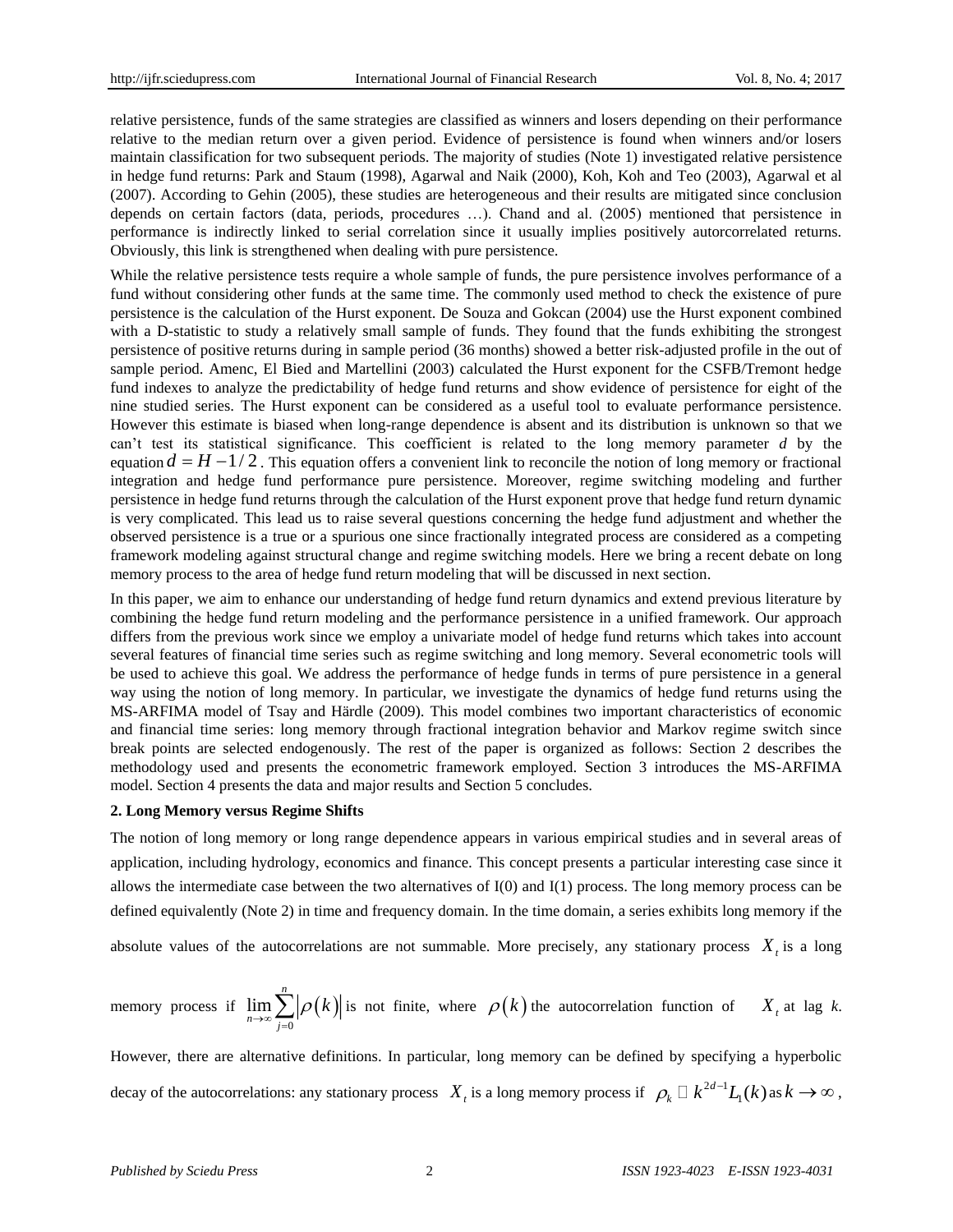where  $L_1(.)$  denote a slowly varying function (Note 3). In the frequency domain, a series exhibits long memory it

the spectral density is unbounded at frequency zero. Specially, any stationary process  $X_t$  with spectral function

 $f(\lambda)$  is a long memory process if  $f(\lambda) \Box |\lambda|^{2d-1}$  $f(\lambda) \Box \left| \lambda \right|^{2d-1} L_2(1/\lambda)$  as  $\lambda \to 0^+$ , where  $L_2(\lambda)$  denotes a slowly varying function. The real *d* is the so-called long memory parameter and it's connected to the Hurst exponent by the equality 1 2  $d = H - \frac{1}{2}$ . The two parameters display the long memory property of a series and its level of persistence. According to the values taken by the Hurst exponent and the parameter of fractional integration, three cases can be distinguished:

- If  $H = \frac{1}{2} \Leftrightarrow d = 0$ 2  $H = \frac{1}{2} \Leftrightarrow d = 0$ : Short memory (no persistence).
- If  $\frac{1}{2} < H < 1 \Leftrightarrow 0 < d < \frac{1}{2}$  $\frac{2}{2}$  < *H* < 1  $\Leftrightarrow$  0 < *d* <  $\frac{2}{2}$ : Long memory (persistance).
- If  $0 < H < \frac{1}{2} \Leftrightarrow -\frac{1}{2} < d < 0$  $2 < H < -\frac{1}{2} < d < 0$ : Intermediate memory (Anti-persistence)
- During last decades, fractionally integrated process has evolved into a vital and important part of the time series analysis. Moreover, recent studies have shown that long memory phenomenon observed in some series may be generated by a nonstationary process with structural breaks. Indeed, time series with structural breaks can induce a strong persistence in the autocorrelation function and hence generate "spurious" long memory. Thus, there is a risk of confusion between long memory and structural break. Engle and Smith (1999), Dieblod and Inoue (2001), Gourieroux and Jasiak (2001), Granger and Hyung (2004) and Perron and Qu (2006) demonstrate this fact using analytic and simulation evidence. Lien and Yang (2009) showed that the adjustment of the break at the expense of the long memory hypothesis implies an improvement of hedging strategies for six pairs of exchange rates. In finite sample, some process may exhibit a behavior similar to that of long memory process, both in terms of the autocorrelation function (slow decay) and in terms of the spectral density (pole at frequency zero). In the same context, some authors have proposed models that can generate spurious long memory:
	- Mean-plus-noise model: Diebold and Inoue (2001) and Granger and Hyung (2004)

$$
X_t = \mu_t + \varepsilon_t, \quad \mu_t = \mu_{t-1} + \nu_t, \quad \nu_t = \begin{cases} 0: p \\ w_t: 1-p \end{cases}.
$$
 where  $\varepsilon_t \square N(0, \sigma_{\varepsilon}^2)$  et  $w_t \square N(0, 1)$ 

STOPBREAK model: Engle and Smith (1999)

$$
X_{t} = \mu_{t} + \varepsilon_{t}, \quad \mu_{t} = \mu_{t-1} + \frac{\varepsilon_{t-1}^{2}}{\gamma + \varepsilon_{t-1}^{2}} \varepsilon_{t-1}, \varepsilon_{t} \Box N(0,1)
$$

Markov switching model: Diebold and Inoue (2001)

$$
X_{t}\begin{cases}N\left(0,\sigma^{2}\right)s_{t}=0,\\N\left(0,1\right) & s_{t}=1,\end{cases}M=\begin{pmatrix}p_{00} & 1-p_{00}\\1-p_{11} & p_{11}\end{pmatrix}
$$
 Transition probability matrix and  $s_{t}$  a first-order-markov

process taking the value 0 or 1.

Many papers highlighted the relationship between long memory and regime switching models by analyzing several cases where regime switching models may be described as an I(d) process. The main idea behind this finding is the following: as the number of regime switching decreases (i.e. as *p*11 and *p*22 approach unity in the Markov switching case), the process will closely resemble a fractionally integrated series. Moreover, the size of the parameter shifts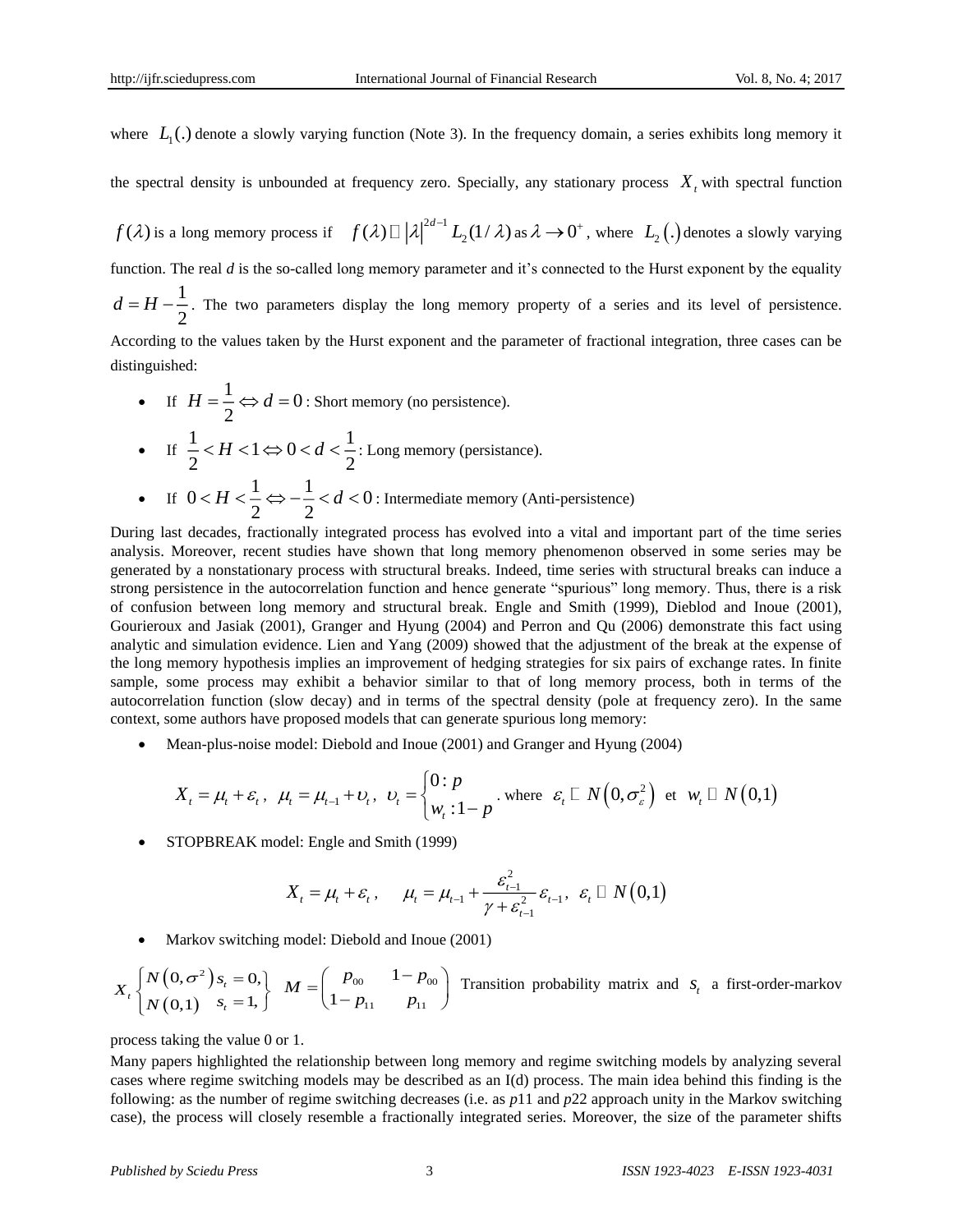will also be a factor to take into account because larger magnitudes of breaks will introduce more persistence in the series.

On the other hand, several other studies have demonstrated the ability of long memory process to model economic and financial data highlighting their predictive power above that of ARMA, GARCH process and their extensions (Andersen et al. (2003) and Bharwaj and Swanson (2006)). Hsu (2005) reports that the U.S. inflation rates have strong dependence even after the breaks in the mean are allowed. Choi and Zivot (2005) estimate the d of an exchange rate forward discount series after adjusting for breaks in their mean. Choi and Zivot find that allowing for structural breaks reduces the persistence of the forward discount but there is still evidence of long memory. Parallel to this literature that highlights the risk of confusion long memory and structural breaks or shifts, we are now witnessing a new generation of tests which aim to separate the two phenomenon and to distinguish between the true and spurious long memory: Berkes et al. (2006), Giraitis et al. (2006), Shimotsu (2006), Mayoral (2006), Ohanissian et al. (2008), Qu (2008) and Perron and Qu (2010). *A major results of these studies is that a pure I(d) process may not explain all of the persistence a time series, but the data do not support an extreme view that structural breaks account for all the observed persistence.*

### **3. MS-ARFIMA Model**

A well-known class of long memory process is the Autoregressive Fractionally Integrated Moving Average

ARFIMA(p,d,q) model, introduced by Granger and Joyeux (1980) and Hosking (1981). Formally, the process *Xt*

is said to be an ARFIMA(p,d,q) process with  $d \in \left(-\frac{1}{2}, \frac{1}{2}\right)$  $2^{\degree}2$  $d \in \left(-\frac{1}{2}, \frac{1}{2}\right)$  if it satisfies the following equation:

$$
\Phi(L)(1-L)^d X_t = \Theta(L)\varepsilon_t
$$

Where  $(1-L)^d$  is a fractional differencing operator defined by the binomial expansian:

$$
(1-L)^d = \nabla^d = \sum_{k=0}^{\infty} \frac{\Gamma(k-d)}{\Gamma(-d)\Gamma(k+1)} L^k
$$

 $\Phi(L) = 1 - \phi_1 L - ... - \phi_p L^p$  and  $\Theta(L) = 1 - \theta_1 L - ... - \theta_q L^q$  are the autoregressive and moving-average

operators of order p and q, respectively.  $\mathcal{E}_t \ \square \ N(0, \sigma^2)$ .

Let  $\left\{S_t\right\}_{t=1}^T$  $s_t \}_{t=1}^k$  be the latent path of N-state Markov chain. At each time  $s_t$  can assume only integer value of 1,2,..., N and its transition probability matrix is:

$$
M = \begin{pmatrix} p_{11} & p_{21} & \cdots & p_{N1} \\ p_{12} & p_{22} & \cdots & p_{N2} \\ \vdots & \vdots & \ddots & \vdots \\ p_{1N} & p_{2N} & \cdots & p_{NN} \end{pmatrix}
$$

Where  $p_{ij} = P(s_i = j / s_{i-1} = i)$  and 1 1 *N ij j*  $\sum_{i=1} P_{ij} = 1 \quad \forall i$ .

Tsay and Hardle (2009) combine the defining feature of a Markov chain and that of an *I(d)* process. We keep authors notation, and refer the reader to the original paper for a more detailed exposition.  $W_t$  is said to be an MS-ARFIMA(p,d,q) model if: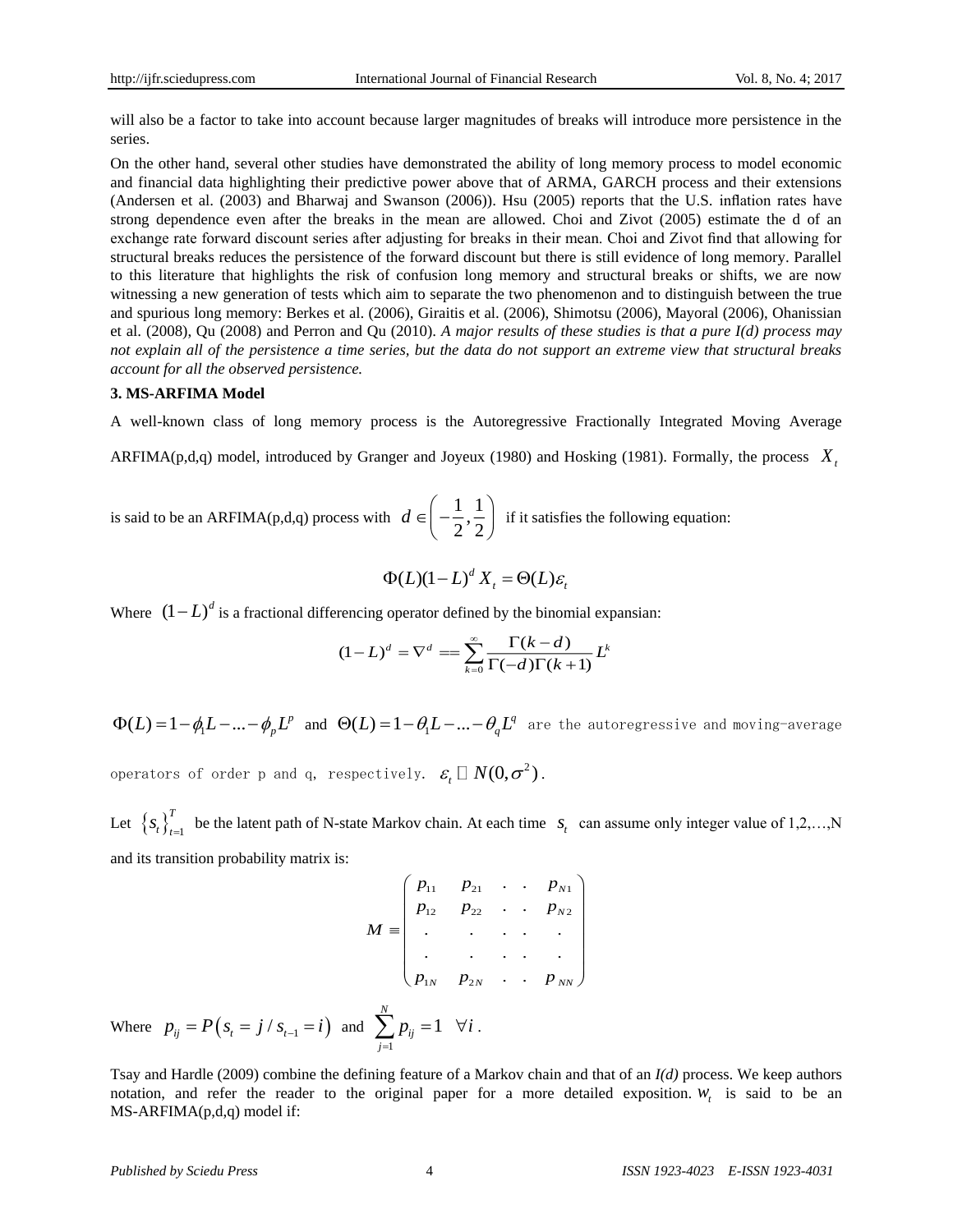$$
w_t = \mu_{S_t} I\left\{t \ge 1\right\} + \left(1 - L\right)^{d_{S_t}} \sigma_{S_t} z_t I\left\{t \ge 1\right\}
$$

$$
(1 - \phi_t L) z_t = \left(1 - \theta_t L\right) \varepsilon_t
$$

Where  $I\{\cdot\}$  is the indicator function and  $z<sub>t</sub>$  is a stationary process with mean zero and bounded positive spectral

density and independent of  $S_t$ . Tsay and Härdle (2009) suggest the use of the Durbin-Levinson-Viterbi's algorithm

to perform estimation of the model. The MS-ARFIMA model combines two important characteristics of economic and financial time series: persistence through fractional integration behavior and Markov regime switch since break points are selected endogenously.

## **4. Empirical Study**

Our methodology is motivated by the dynamics of Hedge Fund returns and their behavior of persistence. In this section, we will proceed as follow: first, we describe the data. We will check the stationarity of the CSFB/Tremont hedge fund indices and detect further existence of structural break. Long memory estimation procedure will be employed in order to test possible fractional integration. Besides, tests against spurious long memory will indicate whether the observed persistence is a true or spurious one. Estimations will be based on the Markov switching ARFIMA (MS-ARFIMA) model.



Figure 1. CSFB/Tremont hedge fund indexes 1994-2012

## *4.1 Data and Unit Root Tests*

The study considers monthly data of the CSFB/Tremont (Note 4) hedge fund indexes and covers the period starting January 1994 and ending January 2012 for a total of 217 observations. The last 12 monthly returns are kept to the out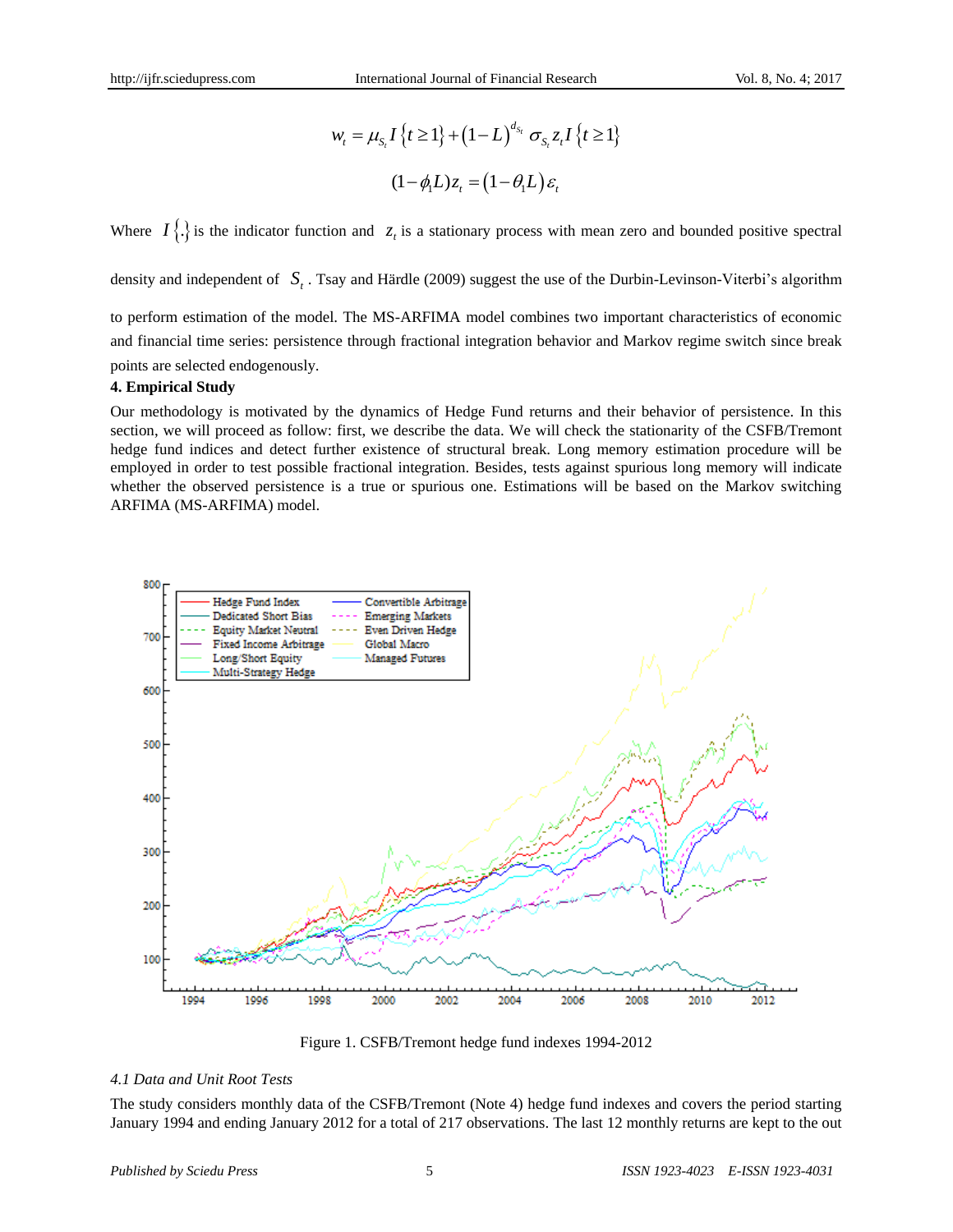of sample analysis while the first subset is reserved for the in-sample analysis. Our data consist of one hedge fund general index and ten strategy sub-indexes: convertible arbitrage, dedicated short bias, emerging market, equity market neutral, even driven, fixed-income arbitrage, global macro, long-short equity, managed future and multi-strategy. This period includes several crises that happened in the last two decades i.e. the Mexican, Asian, Russian, LTCM crisis as well as the IT bubble in 2000 and the subprime crisis in 2008. The historical evolution of the 10 strategy indices and the general index are plotted in figure 1. It reveals that this last crisis has a huge impact on most hedge fund strategies. Table 1 reports the descriptive statistics of the ten CSFB/Tremont hedge fund indexes. All hedge funds exhibit positive mean, except dedicated short bias (-0.3 %), with the highest values for global macro (1%), even driven and long-short equity (0.8 %). Dedicated short bias, emerging market and managed future exhibit relatively high volatility, some other hedge funds have lower volatility such as even driven and fixed income arbitrage. Concerning the third and the fourth moment of the distribution, hedge funds are characterized by skewed returns and excess kurtosis. Leptukortic and asymmetrical effects are mainly illustrated through Convertible Arbitrage, Equity Market Neutral, Even Driven and Fixed Income Arbitrage. Consequently, the null hypothesis of normality of the Jarque-Bera test is rejected for all series except for managed future. This result is not surprising due to the occurrence of several extreme values in financial time series relatively to the standard normal distribution in addition to hedge fund characteristics such as illiquidity, leverage and short selling.

|  | Table 1. Descriptive statistics for the CSFB/Tremont hedge fund indexes, 1994-2011 |  |  |  |
|--|------------------------------------------------------------------------------------|--|--|--|
|  |                                                                                    |  |  |  |

| <b>Series</b>                 | <b>OBS</b> | $Min(\% )$ | $Mean(\%)$ | $Max(\% )$ | $SD(\%)$ | <b>Skweness</b> | Kurtosis | JB            |
|-------------------------------|------------|------------|------------|------------|----------|-----------------|----------|---------------|
| Hedge Fund Index              | 204        | $-7.8$     | 0.7        | 8.2        | 2.2      | $-0.36$         | 5.52     | 58.83         |
| Convertible Arbitrage         | 204        | $-13.5$    | 0.6        | 5.6        | 2.1      | $-3.07$         | 21.21    | 3157.4        |
| <b>Dedicated Short Bias</b>   | 204        | $-12$      | $-0.3$     | 20.5       | 4.8      | 0.49            | 3.80     | 14.01         |
| <b>Emerging Markets</b>       | 204        | $-26.2$    | 0.7        | 15.2       | 4.4      | $-1.22$         | 9.76     | 442.74        |
| <b>Equity Market Neutral</b>  | 204        | $-51.8$    | 0.4        | 3.6        | 3.8      | $-12.59$        | 172.57   | $2.51E + 0.5$ |
| <b>Event Driven</b>           | 204        | $-12.5$    | 0.8        | 4.1        | 1.8      | $-2.69$         | 18.34    | 2259.2        |
| <b>Fixed Income Arbitrage</b> | 204        | $-15.1$    | 0.4        | 4.2        | 1.8      | $-4.61$         | 35.07    | 9516.3        |
| Global Macro                  | 204        | $-12.3$    | 1          | 10.1       | 2.9      | $-0.25$         | 6.66     | 117.04        |
| Long Short Equity             | 204        | $-12.1$    | 0.8        | 12.2       | 2.8      | $-0.23$         | 6.46     | 104.72        |
| <b>Managed Futures</b>        | 204        | $-9.8$     | 0.5        | 9.5        | 3.4      | $-0.09$         | 3.03     | 0.295         |
| Multi-Strategy                | 204        | $-7.6$     | 0.6        | 4.1        | 1.5      | $-1.89$         | 9.82     | 521.3         |

In order to check the stionarity of our series we call two classes of unit root tests. The first class includes three standard unit root tests (Augmented Dickey-Fuller test (1979, 1981), Philips-Perron test (1992) and the KPSS test (1992)). The second class includes a unit root test which takes into account further structural break (Zivot and Andrews (1992)). Table 2 and 3 report the results for the four tests. According to the ADF and PP test statistics we reject the null hypothesis of a unit root at 1% significance level for all hedge funds indexes. The KPSS test statistics confirm the results of the ADF and PP test in acceptance of the hypothesis of stationarity at 1% significance level. However, these tests have low power when a break exists leading to a bias and this may affects the outcome of unit root tests. Leybourne and Newbold (2000) analyzed the effect of a break on a standard DF test and showed that size distortions can occur. Applying the procedure for testing the unit root hypothesis, which allows for the possible presence of the structural break, offers several advantages. It prevents yielding a test result which is biased towards non-rejection, as mentioned by Perron (1989). Second, since this procedure can identify when the possible presence of structural break occurred, then it would provide valuable information for analyzing whether a structural break is associated with a particular government policy, economic crises, war, regime shifts or other factors.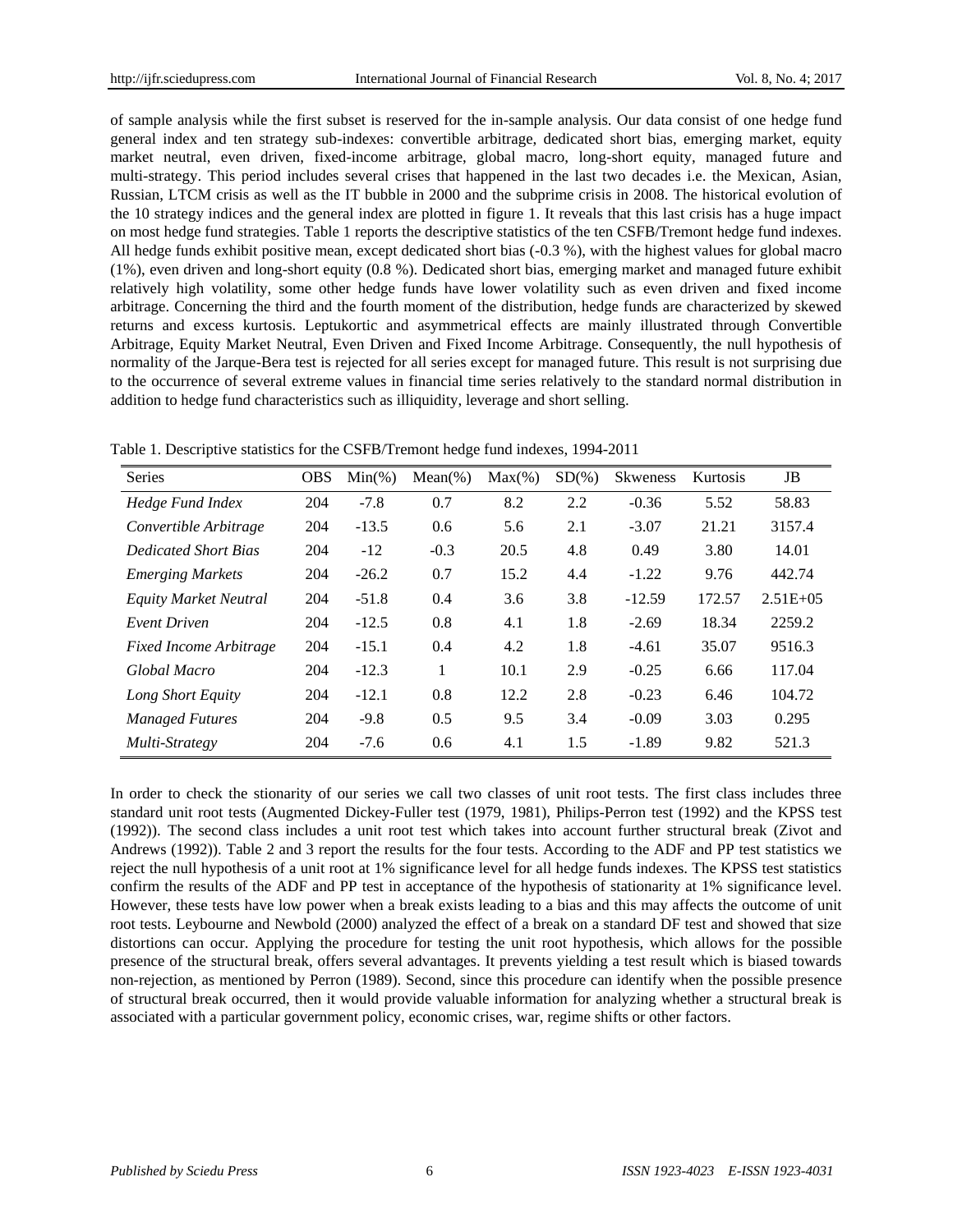|                              |                        | ADF          | <b>PP</b>           |                                | <b>KPSS</b>   |
|------------------------------|------------------------|--------------|---------------------|--------------------------------|---------------|
| <b>Series</b>                | $\tau$<br>$\tau_{\mu}$ |              | $Z_{_{t_{\alpha}}}$ | $Z_{\!\scriptscriptstyle 1}$ . | $\eta_{_\mu}$ |
| Hedge FundcIndex             | $-10.506***$           | $-11.424***$ | $-10.841***$        | $-11.410***$                   | 0.146         |
| Convertible Arbitrage        | $-7.065***$            | $-7.474***$  | $-7.071***$         | $-7.508***$                    | 0.079         |
| <b>Dedicated Short Bias</b>  | $-12.838***$           | $-12.856***$ | $-12.766***$        | $-12.789***$                   | 0.117         |
| <b>Emerging Markets</b>      | $-10.314***$           | $-10.422***$ | $-10.328***$        | $-10.461***$                   | 0.052         |
| <b>Equity Market Neutral</b> | $-13.308***$           | $-13.431***$ | $-13.441***$        | $-13.531***$                   | $0.394*$      |
| Event Driven                 | $-6.102***$            | $-9.778***$  | $-9.070***$         | $-10.019***$                   | 0.076         |
| <b>Fixed Incom Arbitrage</b> | $-7.643***$            | $-7.915***$  | $-7.603***$         | $-7.934***$                    | 0.086         |
| Global Macro                 | $-3.895***$            | $-12.938***$ | $-12.185***$        | $-12.943***$                   | 0.107         |
| Long Short Equity            | $-10.868***$           | $-11.537***$ | $-11.006***$        | $-11.564***$                   | 0.171         |
| <b>Managed Futures</b>       | $-13.399***$           | $-13.678***$ | $-13.409***$        | $-14.085***$                   | 0.039         |
| Multi-Strategie              | $-8.850***$            | $-9.957***$  | $-9.354***$         | $-10.205***$                   | 0.086         |

#### Table 2. Standard unit root tests

Note:  $\tau$  (resp.  $Z_{t_{\alpha}}$ ) and  $\tau_{\mu}$  (resp.  $Z_{t_{\alpha}}$ ) are the ADF (resp. PP) test statistics for the models without constant.

 $\eta_{\mu}$  is the statistics of KPSS test. \*\*\*, \*\* and \* denote significance at 1%, 5% and 10% level respectively.

α

Therefore, we apply Zivot and Andrews (1992) unit root test which allows endogenous single structural break. This test is a sequential test which utilizes the full sample and uses a different dummy variable for each possible break date. The break date is selected where the t-statistic from the ADF test of unit root is at a minimum (most negative). Consequently a break date will be chosen where the evidence is least favorable for the unit root null. The results for model C and A of Zivot-Andrews unit root test are presented in Table 3. These results suggest that we can reject the null hypothesis of unit root for all hedge funds indexes at 1% significance level. At the same time, the test identifies endogenously the point of the single most significant structural break in every time series examined in this paper. Table 3 indicates the estimated break date for each series: one relevant outcome is the coincidence between estimated break point and some historical facts, financial crisis precisely. The year 2008 may be considered as the most suitable candidate for a structural break in the CSFB/Tremont hedge fund indexes since it represents the subprime crisis. The result based on model A shows that only four of the ten series studied bear witness of the presence of a structural break in this year: Convertible arbitrage ( September 2008), equity market neutral (January 2008), fixed income arbitrage (December 2008) and multi-strategy (April 2008). The break point occurs few months later for dedicated short bias (January 2009) and even driven (February 2009). Contrary to prevailing perception, the year 2000 emerges for three series also: hedge fund index (January 2000), long-short equity (February 2000) and managed futures (September 2000). The IT bubble in 2000 may be considered as the most suitable fact for these breaks. The break date for the global macro strategy may be attributed to the Russian crisis of 1998. The estimated break points from model A and C suggest that the CSFB/Tremont hedge fund indexes are subject to more than one structural break.

| <b>Series</b>    |          |           |                                                                                                                                                   |                  |           | $\alpha$  |
|------------------|----------|-----------|---------------------------------------------------------------------------------------------------------------------------------------------------|------------------|-----------|-----------|
|                  |          |           | Modèle C: $y_i = \mu^c + \theta^c DU(\lambda)_i + \beta^c t + \gamma^c DT^*(\lambda)_i + \alpha^c y_{i-1} + \sum_{i=1}^c y_{i-1} + \varepsilon_i$ | $j=1$            |           |           |
| Hedge FundcIndex | 1996: 01 | $-0.0194$ | $-0.0236$                                                                                                                                         | 0.0022<br>(3.39) | $-0.0022$ | $-0.8371$ |

Table 3. Zivot-Andrews (1992) unit root test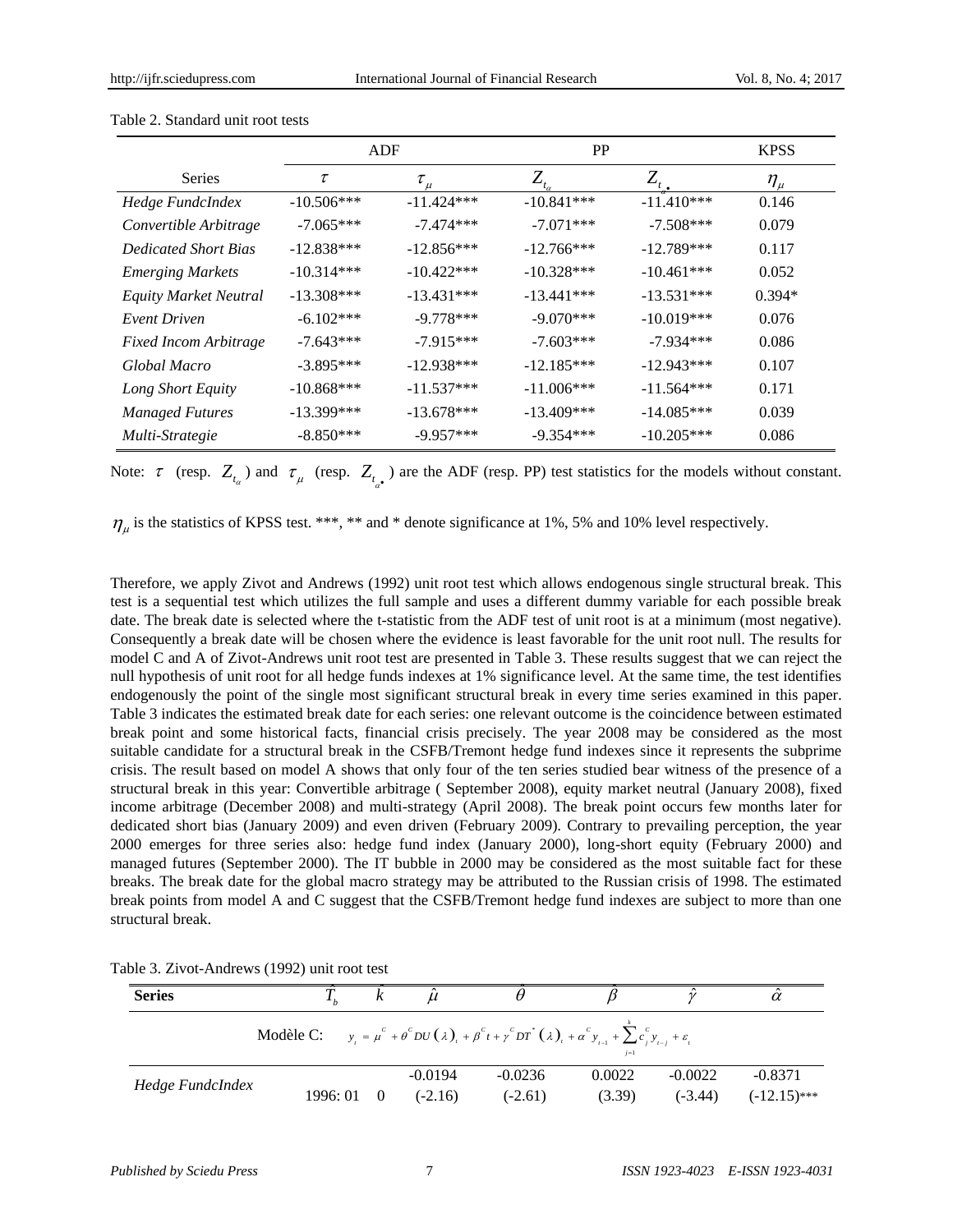|                               |          |                  | 0.0065           | 0.0241                                                                                                                                         | 0.0000                 | $-0.0008$ | $-0.5039$      |
|-------------------------------|----------|------------------|------------------|------------------------------------------------------------------------------------------------------------------------------------------------|------------------------|-----------|----------------|
| Convertible Arbitrage         | 2008:10  | $\boldsymbol{0}$ | (2.45)           | (3.09)                                                                                                                                         | $(-1.91)$              | $(-1.69)$ | $(-8.31)$ ***  |
|                               |          |                  | $-0.0025$        | $-0.0394$                                                                                                                                      | 0.0000                 | 0.0010    | $-0.9270$      |
| <b>Dedicated Short Bias</b>   | 2009: 2  | $\boldsymbol{0}$ | $(-0.35)$        | $(-1.78)$                                                                                                                                      | (0.38)                 | (0.65)    | $(-13.16)$ *** |
|                               |          |                  | $-0.0152$        | $-0.0399$                                                                                                                                      | 0.0014                 | $-0.0014$ | $-0.7875$      |
| <b>Emerging Markets</b>       | 1997: 06 | 6                | $(-1.06)$        | $(-2.55)$                                                                                                                                      | (2.10)                 | $(-1.97)$ | $(-5.40)$ ***  |
|                               |          |                  | 0.0091           | $-0.0428$                                                                                                                                      | 0.0000                 | 0.0012    | $-1.0046$      |
| <b>Equity Market Neutral</b>  | 2007: 12 | $\theta$         | (1.55)           | $(-3.00)$                                                                                                                                      | $(-0.20)$              | (2.02)    | $(-14.21)$ *** |
|                               |          |                  | 0.0051           | $-0.0191$                                                                                                                                      | 0.0000                 | 0.0006    | $-0.6887$      |
| <b>Event Driven</b>           | 2007:09  | $\theta$         | (1.96)           | $(-3.14)$                                                                                                                                      | (0.58)                 | (2.71)    | $(-10.42)$ *** |
|                               |          |                  | 0.0057           | 0.0078                                                                                                                                         | $-0.0002$              | 0.0001    | $-0.4778$      |
| <b>Fixed Income Arbitrage</b> | 1998:09  | $\boldsymbol{0}$ | (1.4)            | (1.67)                                                                                                                                         | $(-1.30)$              | (1.03)    | $(-7.95)$ ***  |
|                               |          |                  | 0.0103           | $-0.0285$                                                                                                                                      | 0.0004                 | $-0.0004$ | $-1.0306$      |
| Global Macro                  | 1998:06  | 5                | (1.30)           | $(-2.93)$                                                                                                                                      | (1.54)                 | $(-1.35)$ | $(-6.33)$ ***  |
|                               |          |                  | 0.0058           | $-0.0269$                                                                                                                                      | 0.0003                 | $-0.0002$ | $-1.1557$      |
| Long Short Equity             | 2000: 07 | $\overline{4}$   | (0.90)           | $(-3.12)$                                                                                                                                      | (1.98)                 | $(-1.49)$ | $(-8.01)$ ***  |
|                               |          |                  | 0.0160           | 0.0375                                                                                                                                         | $-0.0025$              | 0.0025    | $-1.5751$      |
| <b>Managed Futures</b>        | 1995: 12 | $\,8\,$          | (0.89)           | (2.12)                                                                                                                                         | $(-1.42)$              | (1.41)    | $(-5.28)$ ***  |
| Multi-Strategy                |          |                  | 0.0061           | $-0.0725$                                                                                                                                      | 0.0000                 | 0.0004    | $-0.7105$      |
|                               | 2008:4   | $\mathbf{0}$     | (2.80)           | $(-4.8)$                                                                                                                                       | $(-0.60)$              | (1.32)    | $(-10.9)$      |
|                               |          |                  | 0.0077           | Modèle A: $y_t = \mu^A + \theta^A D U(\lambda)_{t} + \beta^A t + \alpha^A y_{t-1} + \sum_{i=1}^{n} c_i^A y_{t-i} + \varepsilon_t$<br>$-0.0097$ | 0.0000                 |           | $-0.7998$      |
| Hedge FundcIndex              | 2000: 01 | $\boldsymbol{0}$ | (2.47)           | $(-1.7112)$                                                                                                                                    | (0.95)                 |           | $(-11.60)$ *** |
|                               |          |                  | 0.0070           | 0.0157                                                                                                                                         | $-0.0001$              |           | $-0.4699$      |
| Convertible Arbitrage         | 2008:09  | $\boldsymbol{0}$ | (2.67)           | (3.5974)                                                                                                                                       | $(-2.35)$              |           | $(-8.17)$ ***  |
|                               |          |                  | $-0.0027$        | $-0.0278$                                                                                                                                      | 0.0000                 |           | $-0.9267$      |
| <b>Dedicated Short Bias</b>   | 2009: 01 | $\boldsymbol{0}$ | $(-0.37)$        | $(-2.1581)$                                                                                                                                    | (0.41)                 |           | $(-13.17)$ *** |
|                               |          |                  | 0.0008           | 0.0181                                                                                                                                         | $-0.0001$              |           | $-0.7330$      |
| <b>Emerging Markets</b>       | 1999: 01 | 6                | (0.12)           | (1.6907)                                                                                                                                       | $(-1.10)$              |           | $(-5.09)$ ***  |
|                               |          |                  | 0.0079           | $-0.0220$                                                                                                                                      | 0.0000                 |           | $-0.9912$      |
| <b>Equity Market Neutral</b>  | 2008: 01 | $\boldsymbol{0}$ | (1.35)           | $(-2.3435)$                                                                                                                                    | (0.00)                 |           | $(-14.00)$ *** |
|                               |          |                  | 0.0076           | 0.0083                                                                                                                                         | 0.0000                 |           | $-0.6598$      |
| <b>Event Driven</b>           | 2009:02  | $\theta$         |                  |                                                                                                                                                |                        |           | $(-9.98)$ ***  |
|                               |          |                  | (2.92)<br>0.0067 | (1.8514)<br>0.0131                                                                                                                             | $(-1.30)$<br>$-0.0001$ |           | $-0.6037$      |
| <b>Fixed Income Arbitrage</b> | 2008: 12 | 1                |                  |                                                                                                                                                | $(-2.43)$              |           | $(-8.48)$ ***  |
|                               |          |                  | (2.87)<br>0.0187 | (3.1829)<br>$-0.0195$                                                                                                                          |                        |           |                |
| Global Macro                  |          |                  |                  |                                                                                                                                                | 0.0001                 |           | $-0.9666$      |
|                               | 1998:06  | 5                | (3.85)           | $(-2.7490)$                                                                                                                                    | (1.20)                 |           | $(-6.19)$ ***  |
| Long Short Equity             |          |                  | 0.0132           | $-0.0232$                                                                                                                                      | 0.0001                 |           | $-0.9557$      |
|                               | 2000: 01 | $\mathfrak s$    | (3.07)           | $(-3.1742)$                                                                                                                                    | (1.76)                 |           | $(-6.32)$ ***  |
| <b>Managed Futures</b>        |          |                  | 0.0063           | 0.0169                                                                                                                                         | $-0.0001$              |           | $-1.4879$      |
|                               | 2000: 09 | $8\,$            | (1.24)           | (1.8007)                                                                                                                                       | $(-1.23)$              |           | $(-5.19)$ ***  |
| Multi-Strategy                |          |                  | 0.0058           | 0.0021                                                                                                                                         | 0.0000                 |           | $-0.6867$      |
|                               | 2008:04  | $\boldsymbol{0}$ | (2.65)           | (0.58)                                                                                                                                         | $(-0.49)$              |           | $(-11.02)$ *** |

http://ijfr.sciedupress.com International Journal of Financial Research Vol. 8, No. 4; 2017

Note: The student's t-statistics are in parentheses. The t-statistics for  $\hat{\alpha}'$  is for testing  $\alpha' = 1$ . The critical values at the 10%, 5% and 1% significance level for model C (resp. model A) are: -4.82 , -5.08 and -5.34 (-4.11, -4.42 and -4.58).  $*$ ,  $*$  and  $*$  \*\* denote significance at the 10%, 5% and 1% levels.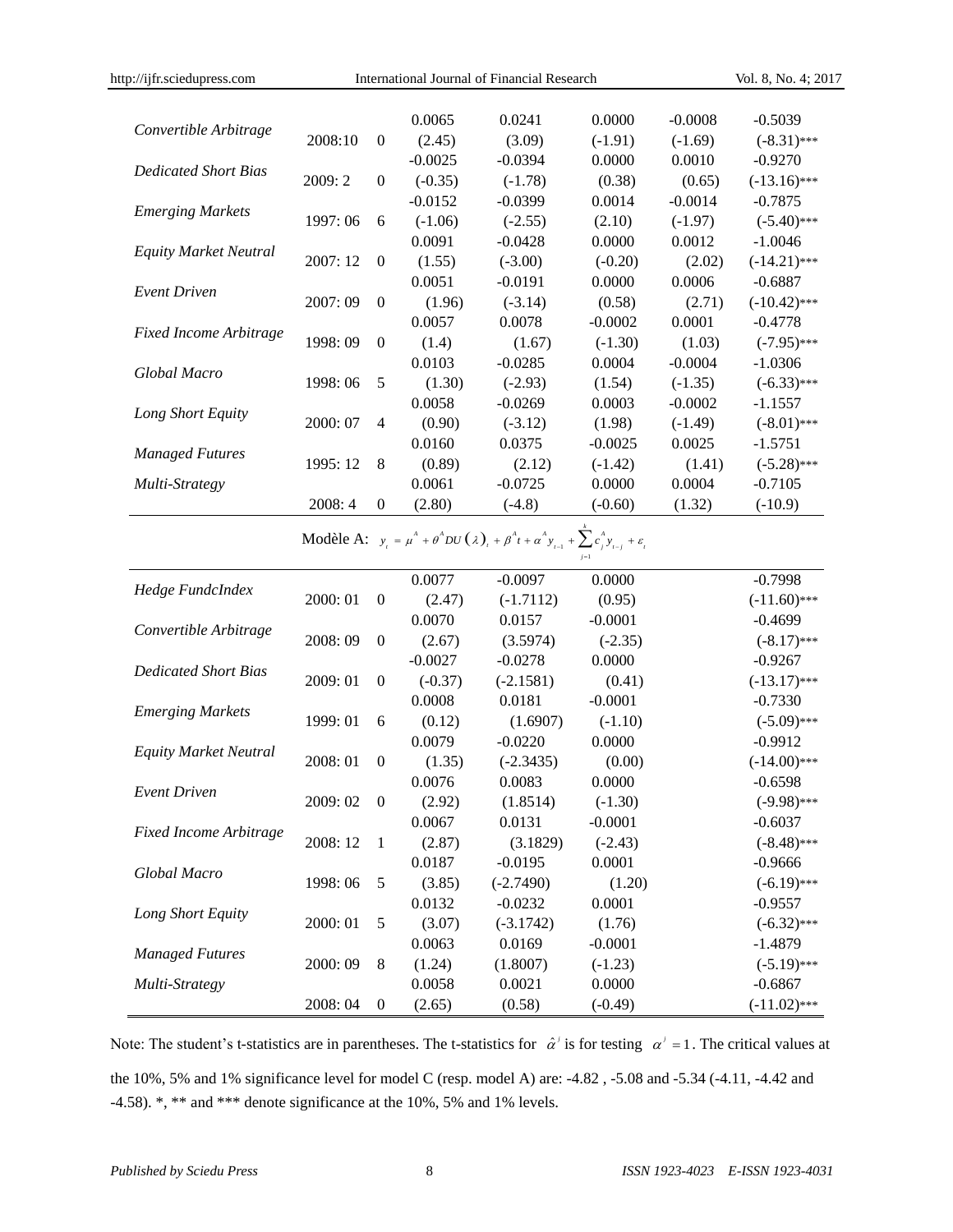## *4.2 Fractional Integration*

We propose to estimate the level of persistence for each series using several methods. We employ the Hurst exponent estimated using the rescaled range statistic (R/S) introduced by Hurst (1951) and wavelet-based estimator of Abry and Veitch (1998). According to Koh et al. (2005), *A Hurst exponent between 0 and 0.5 means that a manager's return are "anti-persistent" and will tend to fluctuate randomly, but converge to a stable value over time. With a Hurst exponent of about 0.5, a hedge fund manager's track performance will be regarded as random, so that returns in one period will not be affected by returns in another period. Such hedge funds are deemed to be risky because any stellar short-term gains may be accompanied by substantial losses in another time period. A Hurst coeficient between 0.5 and 1 describes returns that are persistent. These fund managers have "hot" hands*.

| <b>Series</b>                | $\hat{H}$ | $\hat{H}_{{\scriptscriptstyle AV}}$ | $\hat{d}_{\textit{GPH}}$ | $\hat{d}_{GSP}$        | $\hat{d}_{\rm\scriptscriptstyle ML}$ |
|------------------------------|-----------|-------------------------------------|--------------------------|------------------------|--------------------------------------|
| Hedge FundcIndex             | 0.571     | 0,597<br>[0,378:0,815]              | $0.19**$<br>[0,0337]     | $0,19***$<br>[0,0017]  | $0,22$ ***<br>[0,0000]               |
| Convertible Arbitrage        | 0.628     | 0,948<br>[0,730:1,167]              | $0.39***$<br>[0,0000]    | $0,42***$<br>[0,0000]  | $0,45***$<br>[0,0000]                |
| <b>Dedicated Short Bias</b>  | 0.482     | 0,695<br>[0,477:0,913]              | $-0.08$<br>[0, 3859]     | $-0,03$<br>[0, 5971]   | 0,03<br>[0,6940]                     |
| <b>Emerging Markets</b>      | 0.522     | 0,662<br>[0,444:0,881]              | 0,10<br>[0, 2526]        | $0.16***$<br>[0,0073]  | $0,23$ ***<br>[0,0000]               |
| <b>Equity Market Neutral</b> | 0.550     | 0,075<br>$[-0,101:0,251]$           | 0,08<br>[0, 3849]        | 0,07<br>[0, 2691]      | 0,08<br>[0.1200]                     |
| <b>Event Driven</b>          | 0.560     | 0,885<br>[0,686:1,085]              | $0,28***$<br>[0,0019]    | $0.31***$<br>[0,0000]  | $0.33***$<br>[0,0000]                |
| Fixed Income Arbitrage       | 0.602     | 0,676<br>[0,458:0,894]              | $0.33***$<br>[0,0002]    | $0,32***$<br>[0,0000]  | $0,42$ ***<br>[0,0000]               |
| Global Macro                 | 0.575     | 0,656<br>[0,437:0,874]              | $0,23**$<br>[0,0111]     | $0.15***$<br>[0,0098]  | $0.16***$<br>[0,0000]                |
| Long Short Equity            | 0.609     | 0, 7<br>[0,482:0,918]               | 0,14<br>[0,1228]         | $0,12$ **<br>[0,0436]  | $0.19***$<br>[0,0000]                |
| <b>Managed Futures</b>       | 0.426     | 0.588<br>[0,412:0,764]              | $-0.22**$<br>[0,029]     | $-0.18***$<br>[0,0027] | 0.01<br>[0, 8620]                    |
| Multi-Strategy               | 0.597     | 0.853<br>[0.676:1.029]              | $0.36***$<br>[0.0002]    | $0.33***$<br>[0.0000]  | $0.30***$<br>[0.000]                 |

## Table 4. Estimates of the long memory parameters for the CSFB/Tremont hedge fund indexes

Note: The p-values are indicated between brackets. \*\*\*, \*\* and \* denote significance at 1%, 5% and 10% level respectively.

The estimated Hurst exponent based on the R/S method, reported in Table 4, shows that nine of the 11 CSFB/Tremont hedge fund indexes are persistent. Two series (Dedicated Short Bias and Managed Futures) exhibit anti-persistence behavior. Their estimated Hurst coefficients are less than 0.5. These results confirm those of Amenc et al (2003) for all investment style. The Hurst exponent is a useful tool to evaluate performance persistence.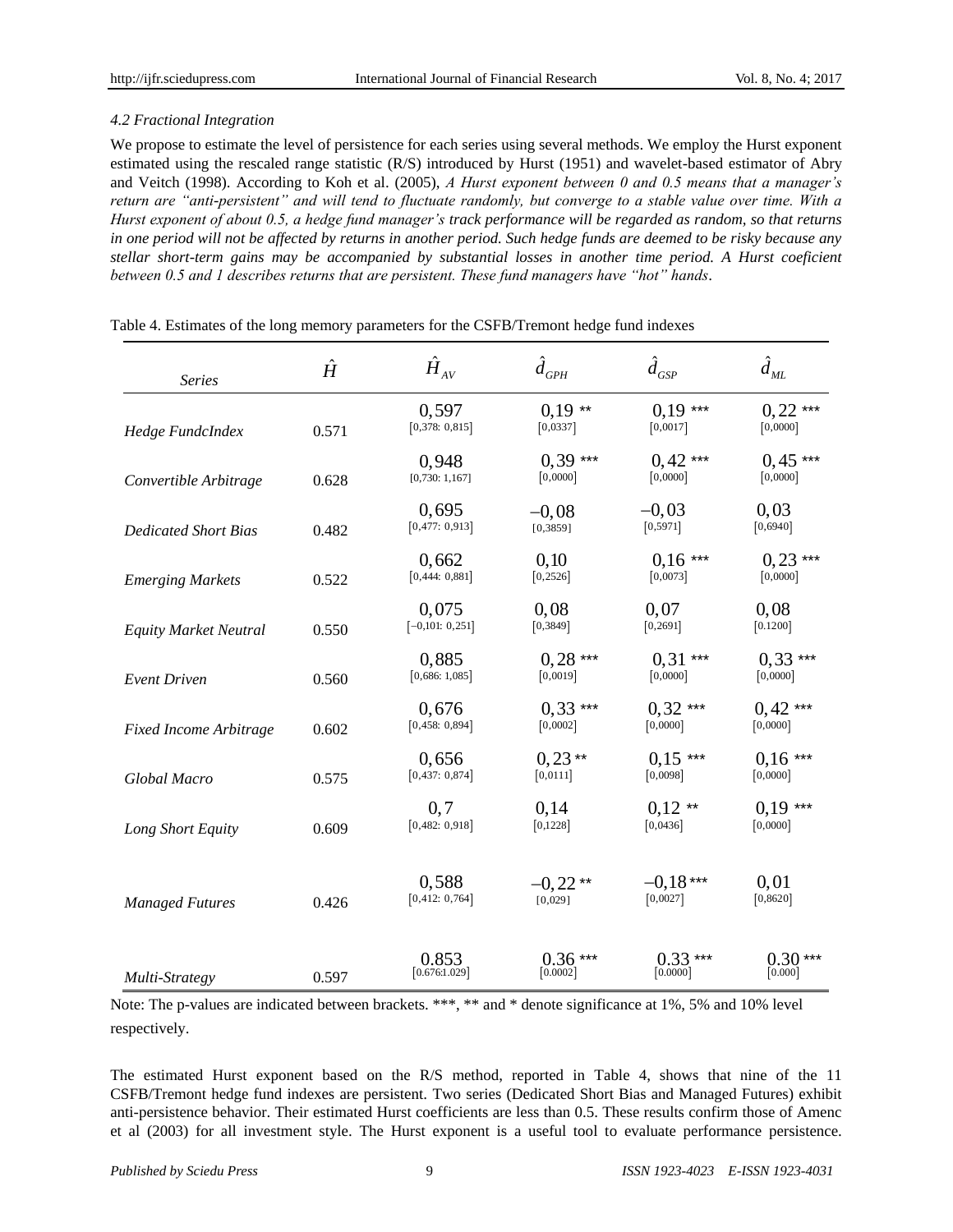However this estimate is biased when long-range dependence is absent and its distribution is unknown so that we can't test its statistical significance. Therefore, we consider the wavelet-based estimator of Abry and Veitch (1998) using Daubechies2 wavelet. Abry and Veitch (1998) showed that the waveled-based estimator is consistent and allow the detection of deterministic trends in order to avoid their adverse effects on the estimation of *H*. Wavelet-based estimators confirm latter results since most coefficients are greater than 0.5 and significant except for equity market neutral (0.075) where zero lies within the confidence interval.

Hurst exponent is related to the long memory parameter *d* i.e. fractional integration parameter by the equation  $d = H - 1/2$ . Henceforth, we employ three methods to estimate *d*: the maximum likelihood method, the log-periodogram regression method of Geweke and Porter-Hudak (1983) and the Gaussian semiparametric estimator of Robinson (1995). Concerning the estimation of the long memory parameter, semiparametric estimates require the determination of bandwidths i.e number of frequency to include in regression: for GPH (1983) we chose  $T^{0.6}$  and for Robinson (1995) we chose  $T^{0.7}$ :  $\hat{d}_{GPH}$  ranges from -0.22 to 0.39 and  $\hat{d}_{GSP}$  ranges from -0.18 to 0.42. The results, also reported in Table 4, show evidence that a long memory component is present in all series except dedicated short bias and equity market neutral. The fractional parameters estimated by the maximum likelihood method confirm the fractional behavior of the studied series since  $\hat{d}_{ML}$  ranges from 0.01 to 0.42. However, the estimated parameters for dedicated short bias and equity market neutral are not significant.

In general, six of the studied series show clear evidence of fractional integration: Hedge Fund Index, Convertible Arbitrage, Event Driven, Fixed Income Arbitrage, Global Macro and Multi-Strategy. The other results are mitigated and depend on the method employed to estimate the parameter. Combining these results with those of unit root tests with structural break, lead us to raise several questions concerning break inference and whether the observed long memory component is a true or spurious one.

## *4.3 Long Memory Validation*

A slow regime switching models or structural breaks can generate a strong persistence in the autocorrelation function and generate "spurious long memory" (Diebold and Inoue (2001), Granger and Hyung (2004)). This means that the observed long memory characteristics can be confused with structural breaks. In order to distinguish between the two phenomenons and to detect the influence of structural breaks on fractional parameters, we will employ two recent tests of Shimotsu (2006). Shimotsu (2006) proposes two tests of true versus spurious long memory. The first test is based on the fact that if a time series is fractionally integrated i.e I(d) process, then each subsample of the time series is also fractionally integrated with the same value of d. In the first stage, we split each series into b subsamples (Note 5), we estimate d using two step feasible exact local whittle estimator (FELW) of Shimotsu (2006), and we compare them with the estimate of d from the full sample:

$$
H_0: d_0 = d_{0,1} = ... = d_{0,b}
$$

Where  $d_{0,a}$  is the true value of d from the *a*th subsample. For spurious I(d) models, the averaged estimates from subsamples tend to differ from the full sample estimate, and their difference increases as the degree of sample splitting increases. Formally, Shimotsu introduces the adjusted Wald statistic for testing true I(d) versus spurious  $I(d)$ :

$$
W_c = 4m(c_{m/b} / (m/b))A\hat{d}_b (A\Omega A')^+ (A\hat{d}_b)
$$

Where  $c_m = \sum v_i^2$ 1 *m j j*  $c = \lambda$   $\nu$  $=\sum_{j=1}^{n}V_j^2$ ,  $V_j=\log j-\frac{1}{m}\sum_{j=1}^{n}$  $\log j - \frac{1}{n} \sum_{i=1}^{m} \log j$ *j j*  $j - \frac{1}{m} \sum_{i=1}^m \log j$ V  $=\log j - \frac{1}{m}\sum \log j$ .

Shimotsu showed also that  $W, W_c \to_d \chi^2(b-1)$  as  $n \to \infty$ .

The second test of Shimotsu is based on the fact that, if a time series follows an I(d) process, then its *d*th differenced series follow an *I(0)* process: we estimate d on the whole sample and we use the estimate to take the *d*th difference of the sample: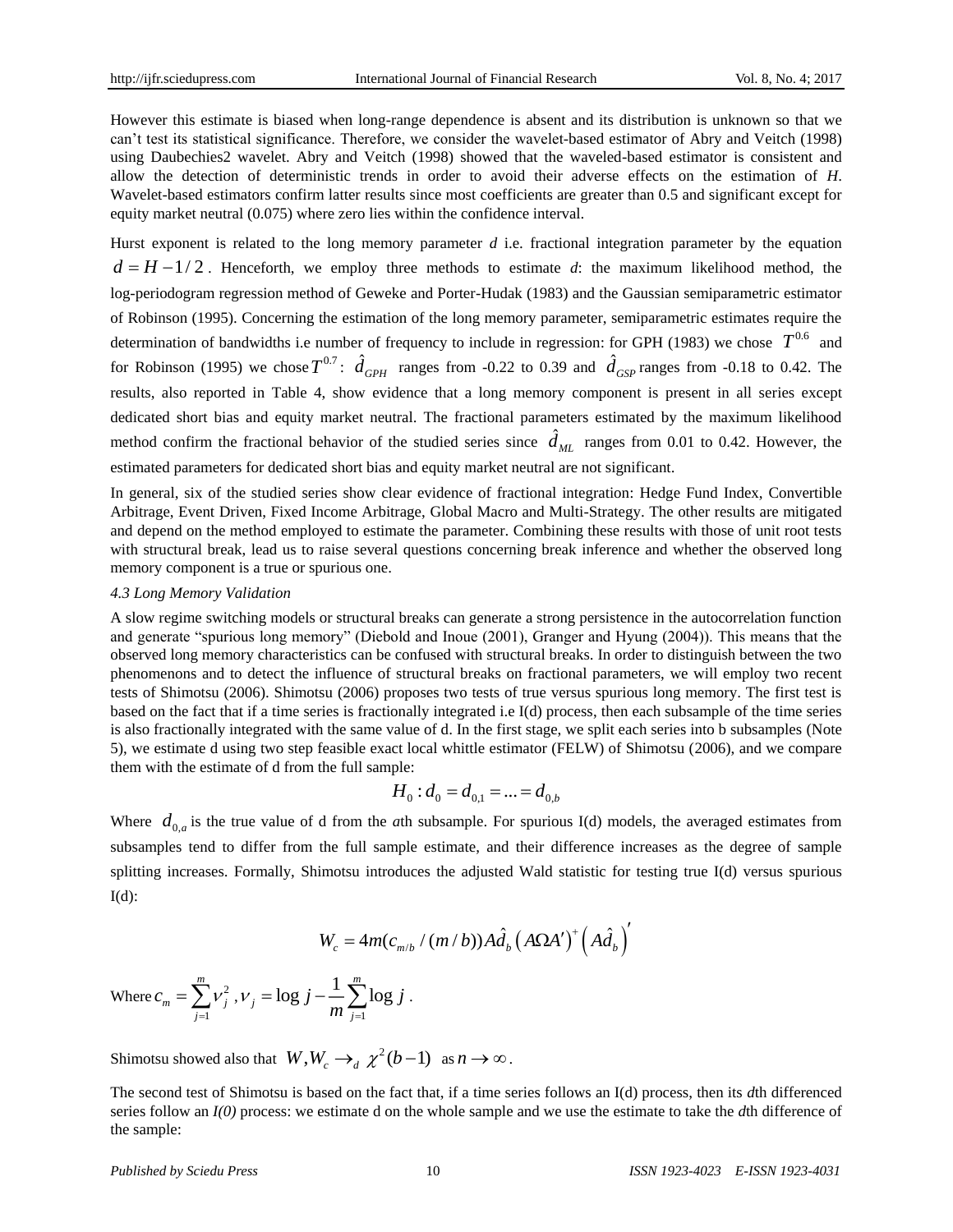$$
\hat{u}_t = (1 - L)^{\hat{d}} (X_t - \hat{\mu}(\hat{d})) = \sum_{k=0}^{t-1} \frac{\Gamma(-\hat{d} + k)}{\Gamma(-\hat{d})k!} (X_{t-k} - \hat{\mu}(\hat{d}))
$$

After regression, we apply the KPSS test and PP unit root tests to the differenced data and its partial sum.

|                               |                          | $\overline{d}$ |          | $W_{\!c}^{}$ |        |                            |                     |
|-------------------------------|--------------------------|----------------|----------|--------------|--------|----------------------------|---------------------|
| <b>Series</b>                 | $\boldsymbol{d}$<br>felw | $b=2$          | $b=3$    | $b=2$        | $b=3$  | $Z_{\scriptscriptstyle t}$ | $\hat{\eta}_{_\mu}$ |
| Hedge FundcIndex              | 0.213                    | 0.278          | 0.295    | 2.201        | 1.729  | $-2.601$                   | 0.059               |
| Convertible Arbitrage         | 0.450                    | 0.558          | 0.596    | 2.053        | 1.825  | $-3.312*$                  | 0.029               |
| <b>Dedicated Short Bias</b>   | $-0.011$                 | $-0.008$       | 0.047    | 0.333        | 1.790  | $-3.061*$                  | 0.118               |
| <b>Emerging Markets</b>       | 0.205                    | 0.261          | 0.277    | 0.714        | 0.558  | $-3.093*$                  | 0.035               |
| Equity Market Neutral         | 0.126                    | 0.222          | 0.288    | 2.082        | 2.249  | $-1.645$                   | 0.239               |
| <b>Event Driven</b>           | 0.372                    | 0.397          | 0.412    | 0.354        | 0.605  | $-3.493*$                  | 0.027               |
| <b>Fixed Income Arbitrage</b> | 0.319                    | 0.338          | 0.219    | 0.084        | 8.847* | $-2.997$                   | 0.033               |
| Global Macro                  | 0.135                    | 0.152          | 0.220    | 0.130        | 0.064  | $-2.609$                   | 0.066               |
| Long Short Equity             | 0.194                    | 0.235          | 0.253    | 0.834        | 0.687  | $-2.337$                   | 0.072               |
| <b>Managed Futures</b>        | $-0.180$                 | $-0.216$       | $-0.133$ | 3.180        | 3.951  | $-2.756$                   | 0.051               |
| Multi-Strategy                | 0.379                    | 0.335          | 0.311    | 5.377*       | 5.701  | $-3.392*$                  | 0.0297              |

|  | Table 5. Estimation and test results of Shimotsu (2006) |  |  |  |  |  |
|--|---------------------------------------------------------|--|--|--|--|--|
|--|---------------------------------------------------------|--|--|--|--|--|

Note:\* indicates rejection of the null hypothesis at the 5% level.  $\chi^2_{\text{gas}}(1) = 3,84, \chi^2_{\text{gas}}(2) = 5,99$ .

Table 5 reports the estimates of  $\hat{d}$  using the two step feasible exact local whittle method of Shimotsu and Philips (2005, 2010),  $d$ ,  $W_c$ ,  $Z_t$  and  $\hat{\eta}_{\mu}$  for the CSFBT/Tremont hedge fund indices for  $m = 60$  and  $b = \{2,3\}$ . The estimated values of  $\hat{d}$  and  $\overline{d}$  are close to each other, and the  $W_c$  test rejects the null of constancy of d for Multi-Strategy for  $b = 2$  and for Fixed Income Arbitrage for  $b = 3$ .  $\hat{\eta}_{\mu}$  statistic do not reject the null of  $I(\hat{d})$  in most cases. However,  $Z_t$  statistic rejects the null hypothesis for four series (Convertible Arbitrage, Dedicated Short Bias, Emerging Markets and Event Driven). This suggests a possibility of a Markov switching model. According to Shimotsu (2006),  $Z_t$  test has very strong power against the Markov switching model. We employed several tests to distinguish between true and spurious long memory. The results in Table 5 do not reveal strong evidence against true I(d), even though shifts and or structural breaks are present. These results confirm those of Granger and Hyung (2004), Zivot and Choi (2005) and Shimotsu (2006) in a sense that *a pure I(d) process may not explain all of the persistence of a time series, but the data do not support an extreme view that structural breaks account for all the observed persistence.* However, as mentioned by Levancier et al. (2013) Shimotsu's test may be employed to detect non-constant long memory parameter. In this approach, the rejection of the null may be due to a change in the level of persistence. In view of this evidence, we employ the MS-ARFIMA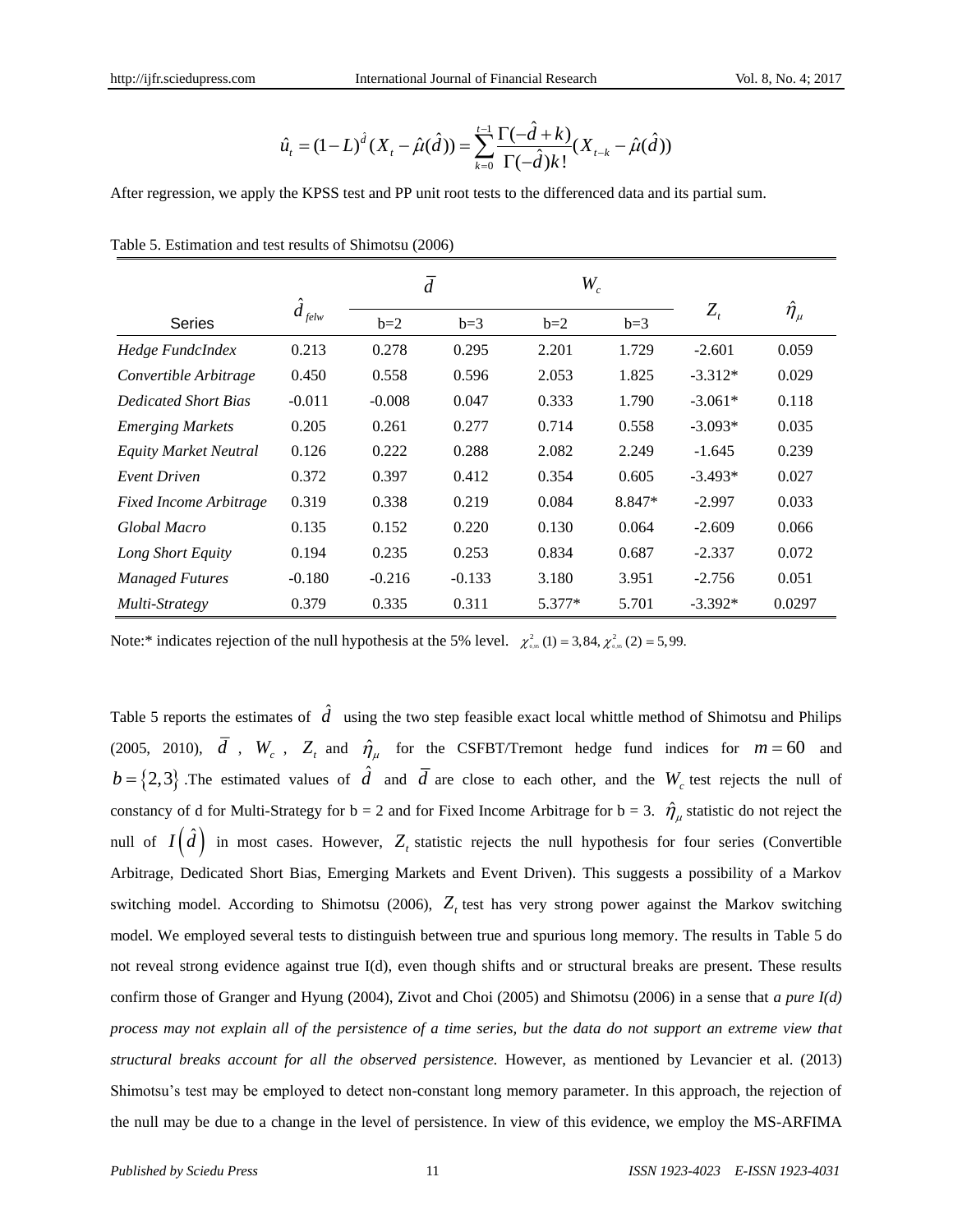formulation which combines both Markov Switching models and long memory in each state to explore the dynamics

of the CSFBT/Tremont hedge fund indices.

#### *4.4 MS-ARFIMA Model*

The MS-ARFIMA(p,d,q) model of Tsay and Härdle (2009) takes into account two important characteristics of financial time series: long memory and persistence through the fractional integration parameters and shifts through Markov regime switch. Formally, we consider that the CSFB/Tremont hedge funds indexes can me modelled using two state MS-ARFIMA(1,d,1) model across different specifications:

$$
w_t = \mu_{S_t} I \{t \ge 1\} + (1 - L)^{d_{S_t}} \sigma_{S_t} z_t I \{t \ge 1\}
$$

$$
(1 - \phi_t L) z_t = (1 - \theta_t L) \varepsilon_t
$$

Table 6 shows the estimated parameters generated from the Durbin-Levinson-Viterbi (DLV) algorithm developed by Tsay and Härdle (2009): long memory parameters ( $d_1$  and  $d_2$ ) for each regime, the probability of remaining in the current regime, knowing that this regime was in place in the immediately previous period ( $p_{11}$  and  $p_{22}$ ), standard deviations of hedge fund returns ( $\sigma_1$  and  $\sigma_2$ ) and their associated means ( $\mu_1$  and  $\mu_2$ ). It also includes autoregressive and moving average parameters which depend on the specification chosen for each series. Most estimated parameters are statistically significant at 5% level and their values reveal that the CSFB/Tremont hedge fund indexes yields evidence of asymmetrical and time varying adjustment.

The estimates of  $\sigma_1$  and  $\sigma_2$  in Table 6 show that the volatility of hedge fund returns in the first regime is higher than the volatility of second regime. In what follows, we consider the markovian chain  $S = 1$  as the high-volatility regime and  $S = 2$  as the low-volatility regime. The mean ( $\mu_1$ ) associated to high volatility regime is negative and significant for most of the studied series (Convertible Arbitrage, Emerging Markets, Equity Market Neutral, Equity Market Neutral and Multi-Strategy) and when its estimated value is positive, statistically, it's not different from zero. Mean levels  $(\mu_2)$  are positive and statistically significant. Except of Hedge Fund general Index which present different characteristics from other series, and compared to the second regime, the first one yields lower mean levels  $(\mu_1 < \mu_2)$ . In summary, we found that  $\sigma_1 > \sigma_2$  and  $\mu_1 < \mu_2$ . We also observe that that the value of  $p_{22}$  is larger than the value of  $p_{11}$  which means that the probability to stay in the second regime is higher than that of the first regime.

Table 6. Estimates of  $MS-ARFIMA(p,d,q)$  model for the CSFB/Tremont hedge fund indexes

|          | Hedge<br><b>FundcIndex</b> | Convertible<br>Arbitrage | Emerging<br><b>Markets</b> | Equity<br>Market<br>Neutral | Event<br>Driven | <b>Fixed Income</b><br>Arbitrage | Global<br>Macro | Long Short<br>Equity | Managed<br><b>Futures</b> | Multi-Strategy |
|----------|----------------------------|--------------------------|----------------------------|-----------------------------|-----------------|----------------------------------|-----------------|----------------------|---------------------------|----------------|
| $d_1$    | $0.1650**$                 | $0.6723***$              | $0.2776**$                 | $0.5548***$                 | $0.3212**$      | $0.8013***$                      | 0.4520          | 0.1696               | $-0.159***$               | $0.3183**$     |
|          | (0.0355)                   | (0.0000)                 | (0.0136)                   | (0.0001)                    | (0.0437)        | (0.0000)                         | (0.0000)        | (0.2378)             | (0.0063)                  | (0.0675)       |
| $d_2$    | $0.1867*$                  | $0.2527***$              | 0.0664                     | $0.2571***$                 | $0.1407**$      | $0.4166$ ***                     | 0.4922          | $0.1112*$            | $0.3001***$               | $0.1836***$    |
|          | (0.0934)                   | (0.0065)                 | (0.3537)                   | (0.0000)                    | (0.0226)        | (0.0000)                         | (0.0000)        | (0.0756)             | (0.0000)                  | (0.0039)       |
| $p_{11}$ | 0.9941                     | 0.7025                   | 0.9833                     | 0.8144                      | 0.8308          | 0.8104                           | 0.5118          | 0.9543               | 0.8217                    | 0.8515         |
|          | (0.0000)                   | (0.0000)                 | (0.0000)                   | (0.0000)                    | (0.0000)        | (0.0000)                         | (0.0000)        | (0.0000)             | (0.0000)                  | (0.0000)       |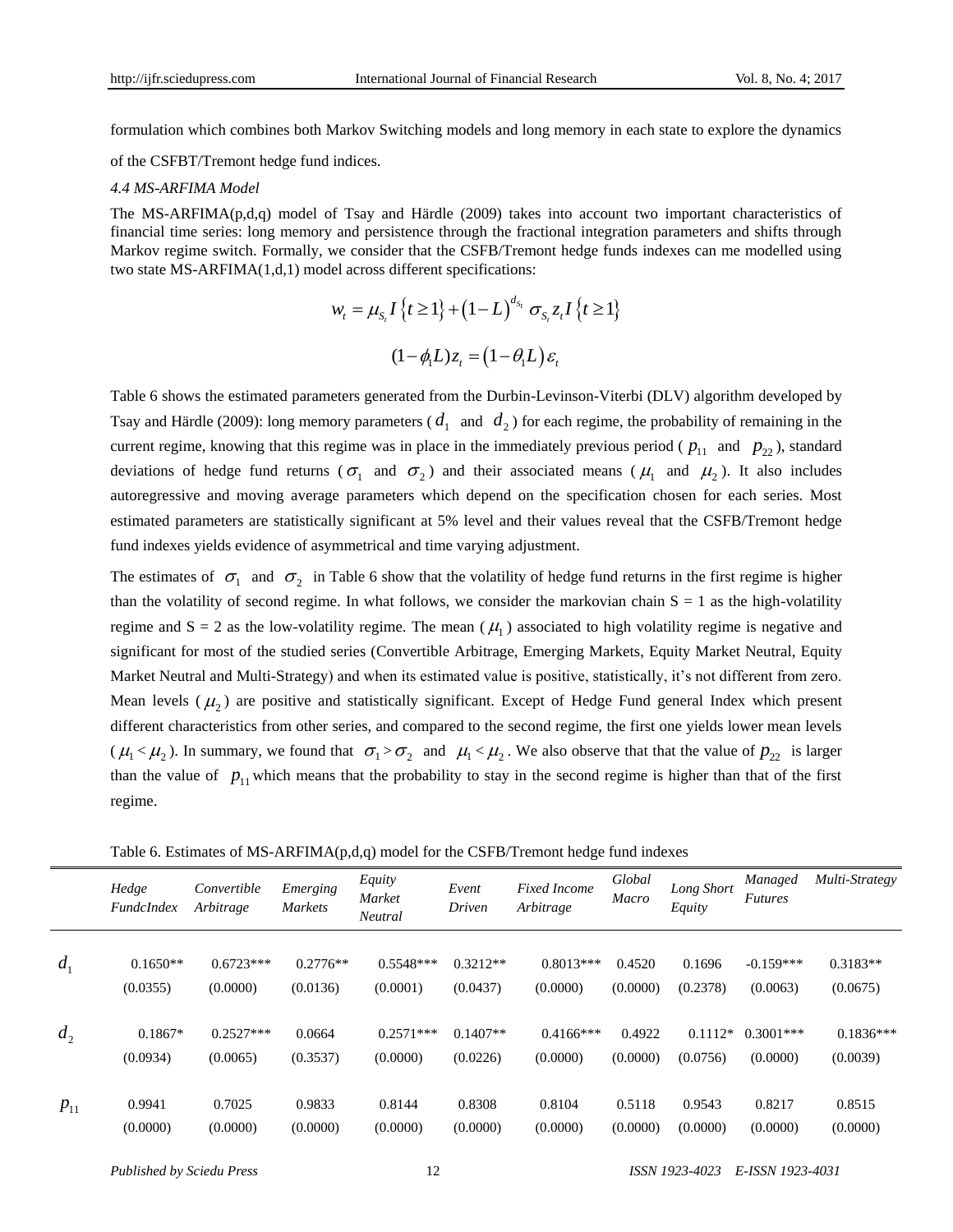|                     | http://ijfr.sciedupress.com |           |           | International Journal of Financial Research |           |           |          | Vol. 8, No. 4; 2017 |           |           |
|---------------------|-----------------------------|-----------|-----------|---------------------------------------------|-----------|-----------|----------|---------------------|-----------|-----------|
|                     |                             |           |           |                                             |           |           |          |                     |           |           |
| $P_{22}$            | 0.9840                      | 0.9737    | 0.9868    | 0.9899                                      | 0.9783    | 0.9669    | 0.9003   | 0.9885              | 0.4266    | 0.9847    |
|                     | (0.0000)                    | (0.0000)  | (0.0000)  | (0.0000)                                    | (0.0000)  | (0.0000)  | (0.0000) | (0.0000)            | (0.0000)  | (0.0000)  |
| $\sigma_{1}$        | 2.6633                      | 3.8953    | 5.9812    | 16.7764                                     | 2.9119    | 3.8337    | 3.5423   | 4.6890              | 2.6268    | 3.3676    |
|                     | (0.0000)                    | (0.0000)  | (0.0000)  | (0.0000)                                    | (0.0000)  | (0.0000)  | (0.0000) | (0.0000)            | (0.0000)  | (0.0000)  |
| $\sigma_{2}$        | 0.9467                      | 0.9046    | 2.3228    | 0.8078                                      | 1.1072    | 0.6225    | 1.6781   | 1.8953              | 1.0863    | 1.0380    |
|                     | (0.0000)                    | (0.0000)  | (0.0000)  | (0.0000)                                    | (0.0000)  | (0.0000)  | (0.0000) | (0.0000)            | (0.0000)  | (0.0000)  |
| $\mu_{\rm l}$       | 0.8438                      | $-7.4053$ | $-0.4058$ | $-7.9815$                                   | $-2.8595$ | 0.4106    | $-6.227$ | 1.2092              | $-0.4870$ | $-3.8337$ |
|                     | (0.0596)                    | (0.0462)  | (0.7991)  | (0.0015)                                    | (0.0141)  | (0.7890)  | (0.0001) | (0.2938)            | (0.0000)  | (0.0049)  |
| $\mu_{2}$           | 0.7123                      | 0.5605    | 1.2424    | 0.5925                                      | 1.1792    | 0.8812    | 0.3309   | 0.7236              | 5.1596    | 0.8744    |
|                     | (0.0076)                    | (0.0846)  | (0.0000)  | (0.0040)                                    | (0.0000)  | (0.0000)  | (0.7779) | (0.0046)            | (0.0000)  | 0(.0000)  |
| $\phi$ <sub>1</sub> |                             | 0.3086    |           |                                             |           | 0.4532    | $-0.041$ |                     |           |           |
|                     |                             | (0.0066)  |           |                                             |           | (0.0071)  | (0.6816) |                     |           |           |
| $\theta_{1}$        |                             |           |           |                                             |           | $-0.7108$ |          |                     |           |           |
|                     |                             |           |           |                                             |           | (0.0000)  |          |                     |           |           |
| JB                  | 5.4232                      | 5.6277    | 20.880    | 13.245                                      | 0.95373   | 16.260    | 5.6607   | 4.2973              | 3.5140    | 3.6030    |
| Q(10)               | 4.89539                     | 7.51774   | 10.3701   | 8.41968                                     | 5.40550   | 4.76801   | 9.87390  | 8.15749             | 12.4794   | 2.86082   |
| $Q^2(10)$           | 5.33091                     | 12.1464   | 5.14996   | 50.6711                                     | 13.6068   | 10.3951   | 22.5238  | 6.53228             | 4.28204   | 13.7409   |

Note: The p-values are indicated between parentheses. \*\*\*, \*\* and \* denote significance at 1%, 5% and 10% level respectively.

Henceforth, our methodology is not only motivated by the markovian dynamics of hedge fund returns but also by their related memory and fractional integration behavior. The estimates of  $d_1$  and  $d_2$  show that the CSFB/Tremont indexes are also characterized by two levels of persistence. In general, (Except for Hedge Fund Index, Global Macro and Managed Futures), we found that  $d_1 > d_2$  which implies that the memory and shock persistence is stronger in high-volatility regime. The fractional integration parameters for high-volatility regime range from -0.159 to 0.8013, while those of low volatility regime range from 0.0664 to 0.4166. In low-volatility state, hedge fund returns exhibit high persistence and their associated dynamics is governed by a long memory component. This means that shock effects on returns will persist for a long time and that they converge slowly to a steady state. Concerning the high-volatility regime, result interpretation is quite different and varies with the considered strategy. For Managed Futures, estimated fractional integration parameter is equal to -0.159 indicating that in high volatility regime this strategy exhibits an intermediate memory or anti-persistence. Three of the considered series (Convertible Arbitrage, Equity Market Neutral and Fixed Income Arbitrage) display a non-stationary but mean-reverting behavior since their estimated long memory parameter ranges from 0.55 to 0.8. In this case, this implies even though remote shocks affect the present value of the series, this will tend to the value of its mean in the long run.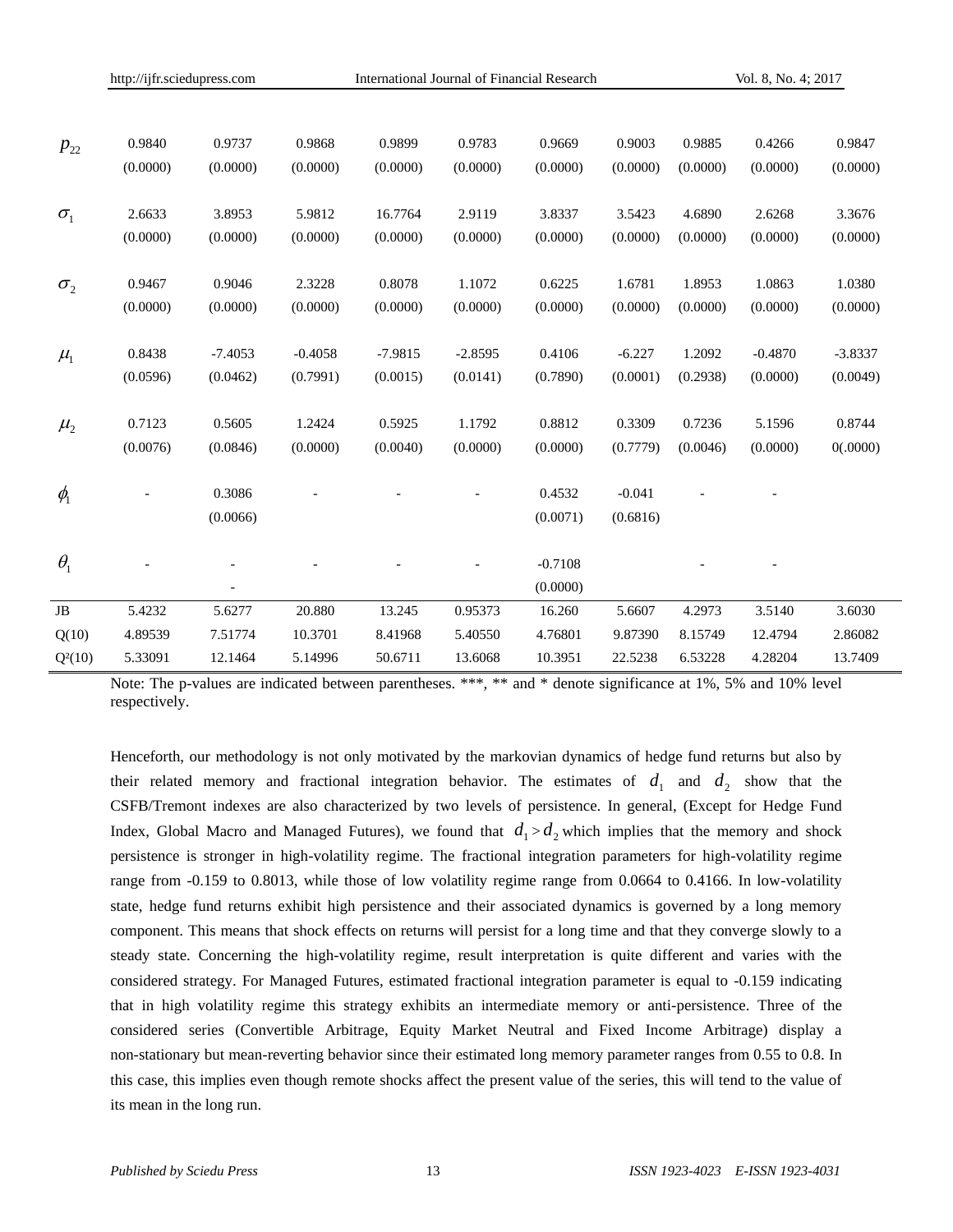|                               |               | High-volatility regime |                | Low-volatility regime |              |       |
|-------------------------------|---------------|------------------------|----------------|-----------------------|--------------|-------|
| Indices                       | $\mu_{\rm l}$ | $\sigma_{1}$           | d <sub>1</sub> | $\mu_{2}$             | $\sigma_{2}$ | $d_2$ |
| Convertible Arbitrage         | $-7,41$       | 3,90                   | 0,67           | 0,56                  | 0,90         | 0,25  |
| <b>Emerging Markets</b>       | $-0,41$       | 5,98                   | 0,27           | 1,24                  | 2,32         | 0,07  |
| Equity Market Neutral         | $-7,98$       | 16,78                  | 0,55           | 0,59                  | 0,81         | 0,26  |
| <b>Event Driven</b>           | $-2,86$       | 2,91                   | 0,32           | 1,18                  | 1,11         | 0,14  |
| <b>Fixed Income Arbitrage</b> | $0.41***$     | 3,83                   | 0,8            | 0,88                  | 0,62         | 0,42  |
| Global Macro                  | $-6.227$      | 3.54                   | 0.45           | $0.33***$             | 1.67         | 0.49  |
| Long Short Equity             | $1,21***$     | 4,69                   | 0,17           | 0,72                  | 1,90         | 0,11  |
| <b>Managed Futures</b>        | $-0.48$       | 2.62                   | $-0.15$        | 5.15                  | 2.62         | 0.30  |
| Multi-Strategy                | $-3.83$       | 3.36                   | 0.31           | 0.87                  | 1.03         | 0.18  |

Table 7. Memory behavior of CSFB/Tremont hedge fund indexes under the low and high-volatility regimes

Note: \*\*\* statistically not different from zero at 1% level.

Table 7 summarizes the characteristics of each regime and figure 2a to 2j display the path of the estimated long memory parameters for each series. Not surprisingly, we find coincidence between transition dates and structural break detected in previous section; also, the high volatility states of the CSFB/Tremont indexes are associated with crisis periods. However, most impressively, the magnitude of d shows the effect of memory and shock persistence on the considered series: greater is the long memory parameter, stronger is the memory and shock persistence. The high-volatility regime exhibits higher parameter of fractional integration than those of the low-volatility regime. More precisely, the process tends to be non-stationary and exhibits a mean-reverting behavior in periods of turmoil. The latter result proves the importance of persistence and memory phenomenon associated with hedge fund adjustments. The MSARFIMA model adjusts well hedge fund return dynamics by taking into account time varying parameter, asymmetry and memory phenomenon. Table 6 presents also results for the Jarque-Bera normality tests. It asserts that normality is accepted for 7 out of 10 series. This finding reveals the importance of introducing fractional integration inside each regime and indicates that the MSARFIMA modeling can supplant traditional hedge fund returns modeling.

## *4.5 Forecasting Analysis*

At this stage, we evaluate the performance of the Markov Switching, ARFIMA and MS-ARFIMA models to forecast in-sample and out-of-sample hedge fund returns. In the out-of-sample analysis, we consider the period starting February 2011 and ending January 2012 for a total of 12 months. In the case of the standard MS model we consider Monte Carlo simulation. Following Davidson (2004, 2005), we perform 1000 replications and extract the median estimate of return forecasts. Forecasts from the MS-ARFIMA model are expressed as the sum of the conditional forecasts, i.e forecast from the two different ARFIMA specification inside each regime, weighted by the probability of being in that state.

Table 8 reports the root mean squared errors (RMSE) for each series. Concerning in-sample analysis, the RMSE of the MS-ARFIMA model are lower than that of the MS and the ARFIMA models. This result highlights the ability of the combined model to fit the dynamics of hedge fund returns. In addition, differences between the actual and the fitted series show that the RMSE of the MS model are marginally lower than the ARFIMA model. MS models are also successful specification to approximate the characteristics of hedge fund returns. Concerning the out-of-sample analysis, Table 8 indicates that allowing for long memory leads to better forecasts. Forecasts generated from the MSARFIMA and ARFIMA model are almost superior to those of the MS model since these models presents the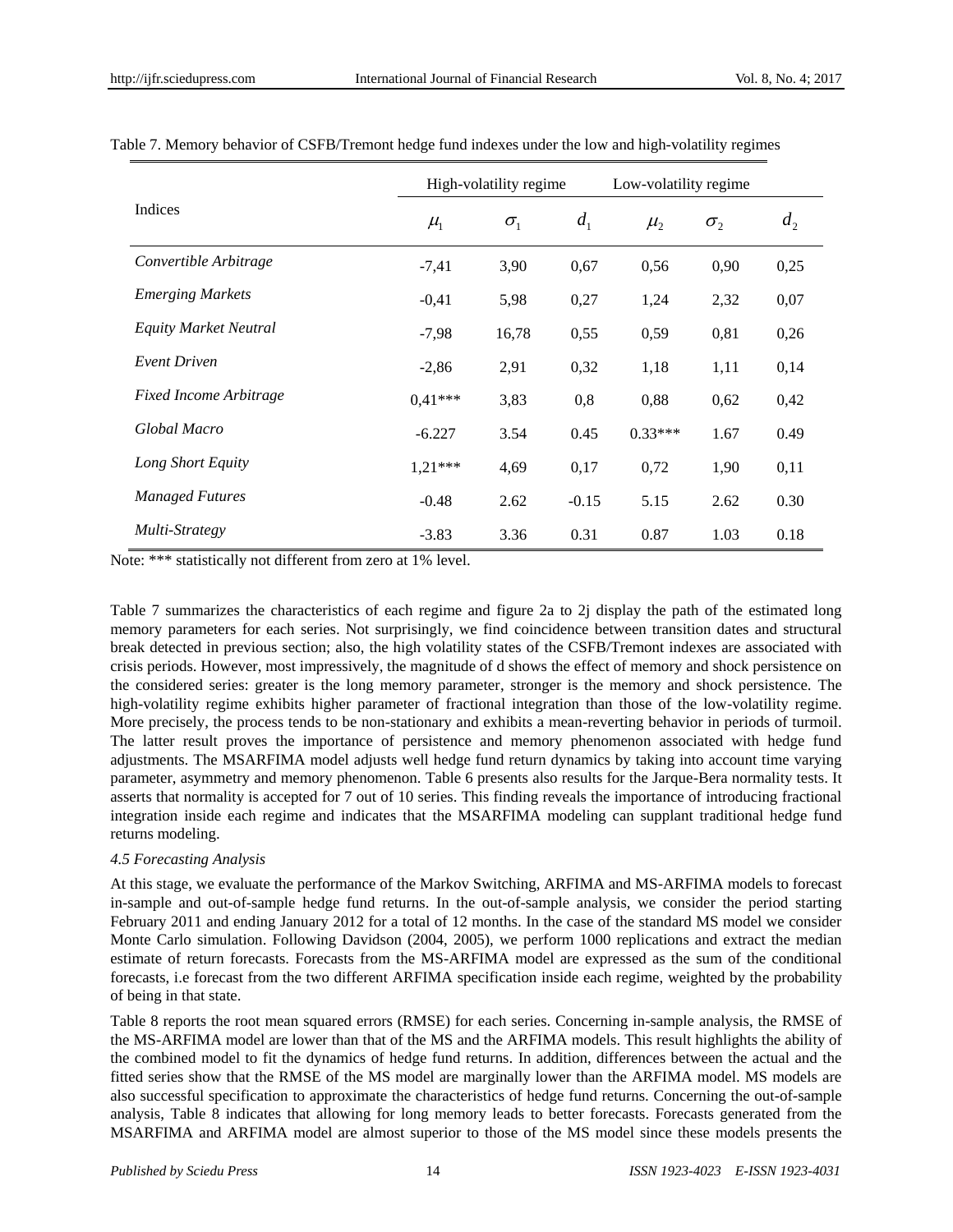lowest RMSE. Henceforth, according to Bawens and Sucarrat (2010) the use of the RMSE can be considered as weakness since it's a "pure" precision measures, *in the sense that the evaluation is based solely on the discrepancy between the forecast and the actual value.*

In order to check the predictive power of the MSARFIMA model against the two other models, we employ Hansen's (2005) superior predictive ability test (SPA test). In this test, forecasts are evaluated using a pre-specified loss function, and the forecast model that generates the smallest expected loss is regarded to be the best-performing one. It compares the forecasting performance of a benchmark model against its m competitors. Under the null hypothesis, the benchmark model is not outperformed by competing model k, for  $k = 1, \ldots, m$ . Following Hansen (2005) notation, let  $d_{k,t}$  denotes the performance of model k relative to the benchmark at time t:

$$
d_{k,t} \equiv L(\xi_t, \delta_{0,t-h}) - L(\xi_t, \delta_{k,t-h})
$$

Where  $L(.,.)$  a loss function a function of two variables:  $\xi_t$  is a *random variable that represents the aspects of* the decision problem that are unknown at the time that the decision is made, and  $\delta_{k,t-h}$  represents a possible *decision rule which is made h periods in advance.*

The SPA studentized test statistic is given by:

$$
T_n^{SPA} = \max \left[ \max_{k=1...m} \frac{n^{1/2} \overline{d}_k}{\hat{\omega}_k}, 0 \right]
$$

Where  $d_k$  is the k-th element of  $d = n^{-1}$ 1 *n*  $\overline{d}$  =  $n^{-1} \sum_{t=1}^{n} d_t$  and  $\hat{\omega}_k^2$  is a consistent estimator of  $\omega_k^2 = \text{var}(n^{1/2} \overline{d}_k)$ . We conduct the SPA test using 10000 bootstraps and dependence parameter q equal to 0.5. We specify the mean squared error (MSE) as loss function for models evaluation while considering the MSARFIMA model as a benchmark. Table 8 reports the p-values of the tests for SPA. A high p-value indicates evidence in support of the hypothesis that the benchmark model is superior to one or more of the rival models. As the p-value of the test is higher than 0.1 for all series, it appears that there is evidence supporting the hypothesis that the forecasting ability of the MSARFIMA model is superior to its two other competitors.

Table 8. In and Out-of-sample specification tests

|                               | In-Sample |        |                 | Out-of-Sample |               |                 |            |
|-------------------------------|-----------|--------|-----------------|---------------|---------------|-----------------|------------|
|                               | <b>MS</b> | ARFIMA | <b>MSARFIMA</b> | <b>MS</b>     | <b>ARFIMA</b> | <b>MSARFIMA</b> | <b>SPA</b> |
| Hedge FundcIndex              | 2.2021    | 2.1747 | 0.99756         | 1.8750        | 1.7424        | 1.6994          | 0.5111     |
| Convertible Arbitrage         | 1.9140    | 1.7861 | 0.997556        | 1.5008        | 1.6166        | 1.4523          | 0.5983     |
| <b>Dedicated Short Bias</b>   | 3.6797    | 4.8535 |                 | 5.0686        | 5.0801        |                 |            |
| <b>Emerging Markets</b>       | 4.3569    | 4.3137 | 0.997555        | 3.3937        | 3.2133        | 3.3087          | 0.1457     |
| Equity Market Neutral         | 2.8460    | 3.8080 | 0.997556        | 1.4984        | 1.4922        | 1.4781          | 0.6076     |
| <b>Event Driven</b>           | 1.4051    | 1.6810 | 0.998079        | 2.9959        | 2.9658        | 2.9524          | 0.7655     |
| <b>Fixed Income Arbitrage</b> | 1.5343    | 1.5666 | 0.997555        | 0.4837        | 0.6285        | 0.4649          | 0.6466     |
| Global Macro                  | 2.8624    | 2.8907 | 0.997559        | 1.1695        | 1.1619        | 1.1339          | 0.5703     |
| Long Short Equity             | 2.8469    | 2.8245 | 0.997553        | 3.0446        | 2.9248        | 3.0327          | 0.9203     |
| <b>Managed Futures</b>        | 2.7369    | 3.4178 | 1.015817        | 3.2131        | 3.1330        | 3.2113          | 0.3775     |
| Multi-Strategy                | 1.3770    | 1.4895 | 0.999951        | 1.5293        | 1.4793        | 1.5570          | 0.1512     |

## **5. Conclusion**

Several studies have demonstrated the time varying properties of hedge fund return dynamics. However, limited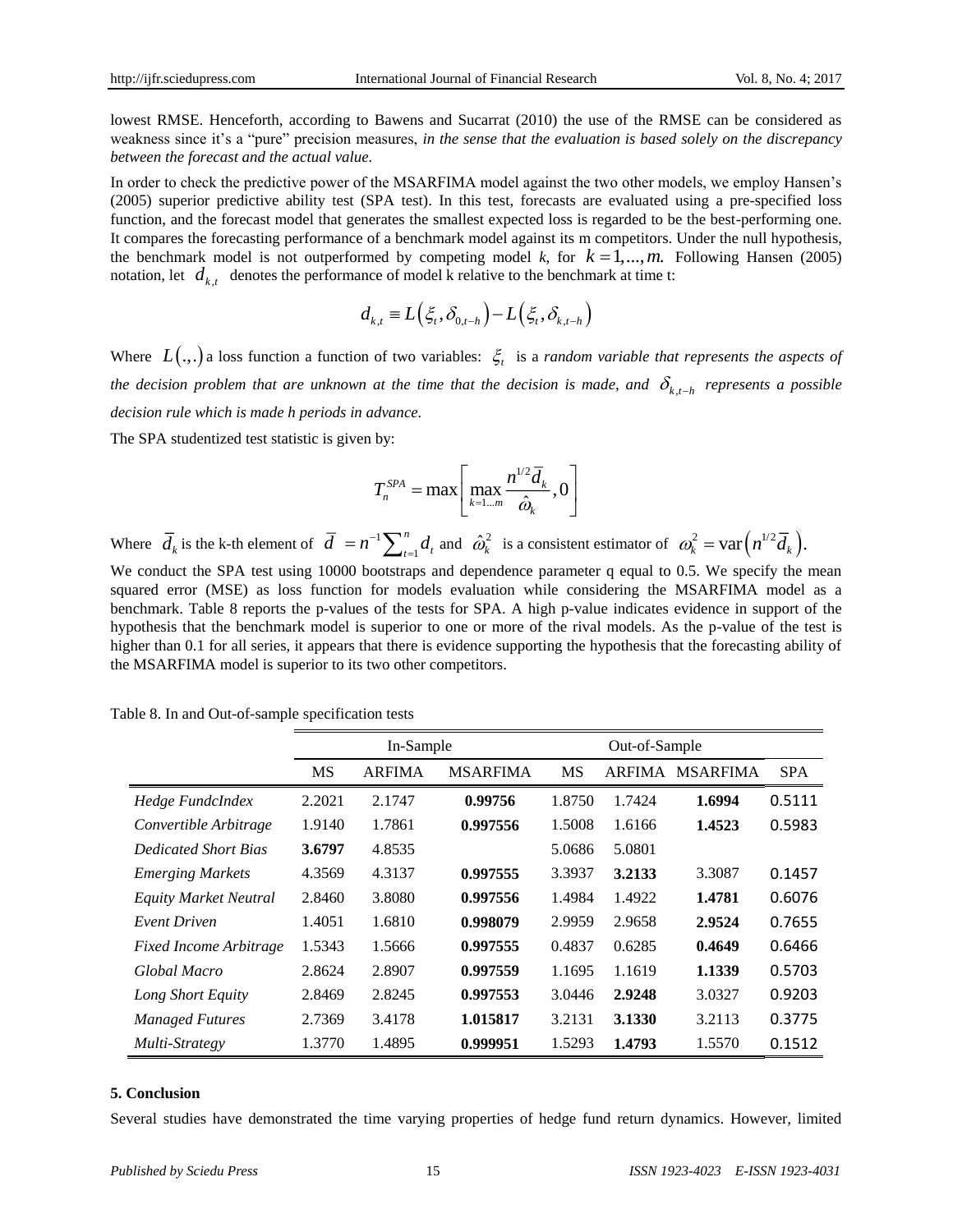literature has focused on hedge fund dynamics and persistence phenomenon in a unified framework. Our contribution to the current literature consists on establishing a relationship between memory phenomenon (persistence) and time varying properties of hedge fund dynamics.

Empirically, we examine the dynamics of the CSFB/Tremont hedge fund indexes monthly data starting January 1994 and ending January 2012 and their associated behavior of persistence in a unified framework through the MS-ARFIMA model of Härdle and Tsay (2009). This model accommodates both persistence through fractional integration and regime switching. Major results show that The CSFB/Tremont hedge funds indexes are characterized by two levels of persistence: we identify a first regime in which the volatility is relatively low. In this regime, the studied series display positive returns and exhibit persistence. Concerning the second regime, the volatility is relatively high. Mean returns associated to this regime are either negative or stastically not different from zero.

Most impressively, our findings enable us to establish a relationship between hedge fund states and memory phenomenon. In general, the high-volatility regime exhibits higher parameter of fractional integration than those of the low-volatility regime. More precisely, the process tends to be non-stationary and exhibits a mean-reverting behavior in periods of turmoil. This result proves the importance of persistence and memory phenomenon associated with hedge fund adjustments. We also find that the identified regimes are clearly aligned with financial events. Our results show that the two-state MS-ARFIMA model is better than Markov switching and ARFIMA models, when employed separately, in fitting the dynamics of the ex post hedge fund returns since normality is accepted for 7 out of 10 modeled series.

Finally, we evaluate in-sample and out-of-sample forecasting performances of the MS-ARFIMA, Markov Switching and ARFIMA models. Results show that the MS-ARFIMA model supplants the two other models since it presents the lower RMSE. Main results from Hanse (2005) SPA test shows that the MSARFIMA model outperforms the markov switching one as well as the pure long memory process

The extension of the Markov Switching to the MS-ARFIMA model by introducing fractional integration in each regime has important implications. Our results could bring significant improvement in the area of asset allocation and risk hedging seen the recurrent application of regime switching models in hedge fund literature. More broadly we suggest that understanding the interaction between hedge funds and standard asset markets should be based on the characteristics of each regime. An extension of this work to a multivariate framework could come up with some answers concerning the dependence structure between hedge funds themselves and hedge funds and stock markets.



Figure 2a-2j. Estimated  $d_{s_t}$  for the CSFB/Tremont hedge funds indexes

Figure 2a. Hedge FundcIndex Figure 2b. Convertible Arbitrage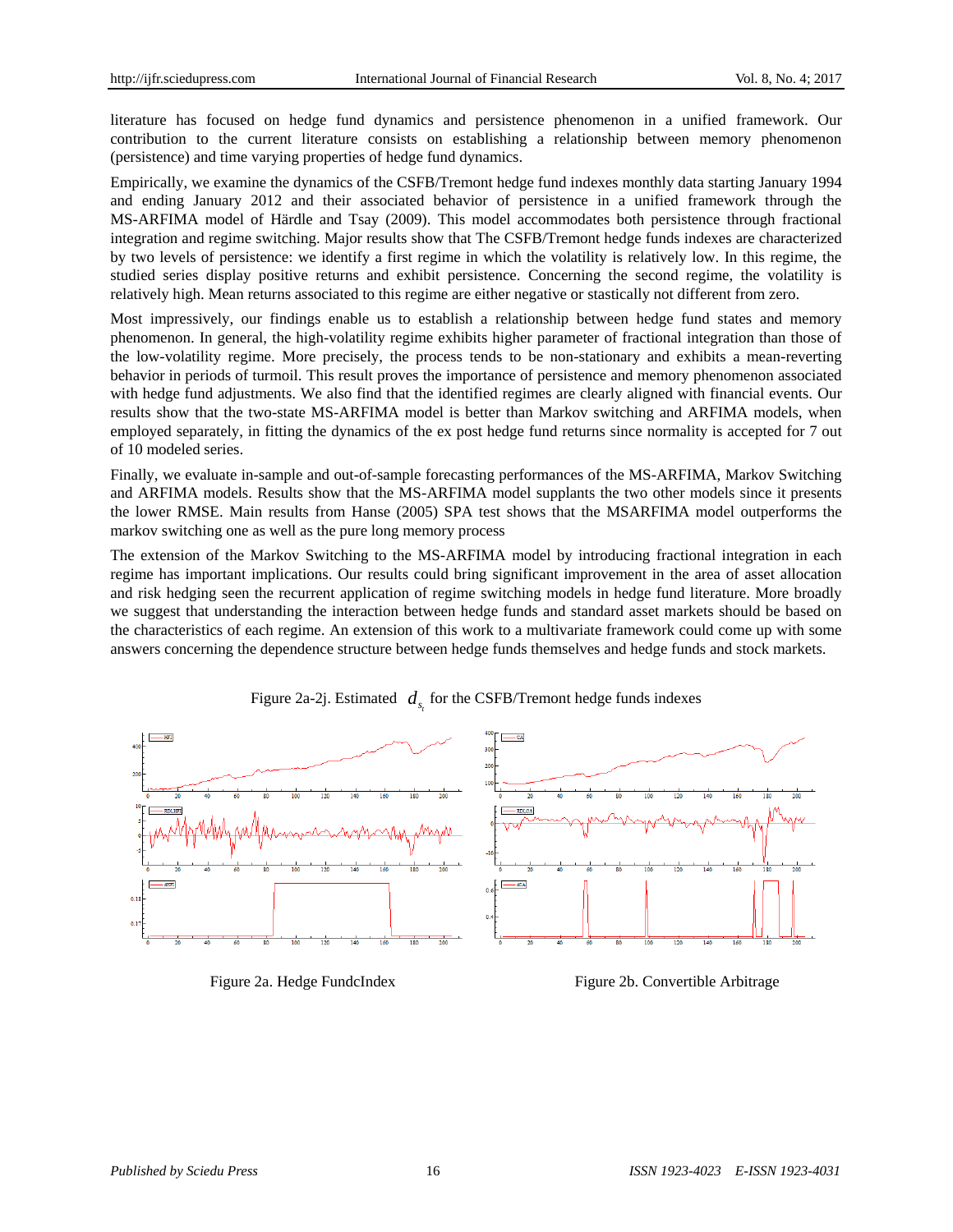

 $-$  d.SF

 $0.150$  $0.12$ 



140  $\frac{1}{160}$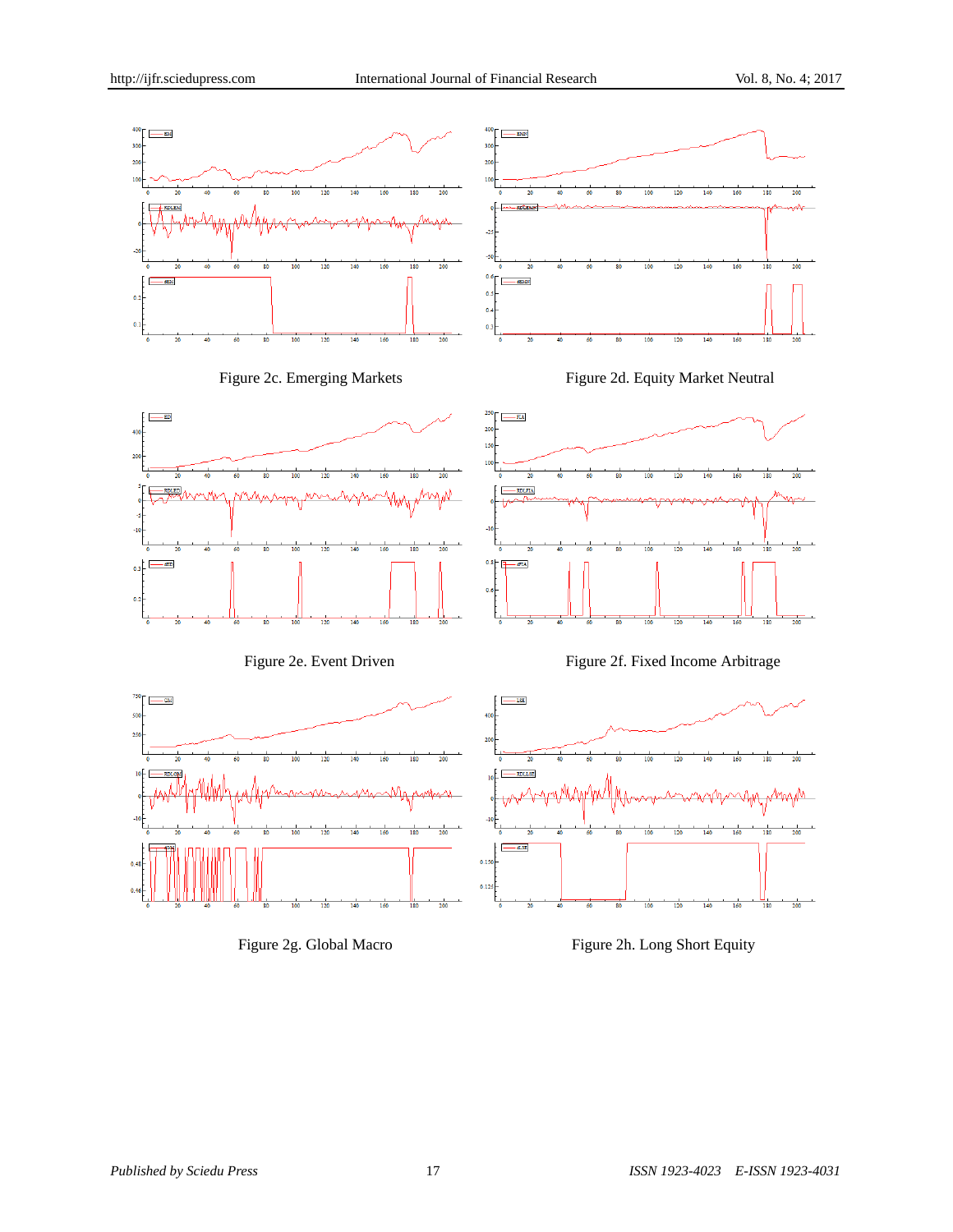

Figure 2i. Managed Futures Figure 2j. Multi-Strategy

### **References**

- Abry, P., & Veitch D. (1998). Wavelets Analysis of Long Range Dependent Traffic. *IEEE Transactions on Information Theory*, *44*(1), 2-15. https://doi.org/10.1109/18.650984
- Ackermann, C., R. McEnally, & Ravenscraft, D. (1999). The Performance of Hedge Funds: Risk, Return, and Incentives. *Journal of Finance*, *54*(3), 833-874. https://doi.org/10.1111/0022-1082.00129
- Amenc, N., El Bied, S., & Martellini, L. (2003). Evidence of Predictability in Hedge Fund Returns. *Financial Analysts Journal*, *59*(5), 32-46. https://doi.org/10.2469/faj.v59.n5.2562
- Baillie R.T. (1996). Long Memory Processes and Fractional Integration in Econometrics. *Journal of Econometrics*, *73*(1), 5-59. https://doi.org/10.1016/0304-4076(95)01732-1
- Bauwens, L., & Sucarrat, G. (2010). General-to-specific modelling of exchange rate volatility: a forecast evaluation. *International Journal of Forecasting*, *26*(4), 885-907. https://doi.org/10.1016/j.ijforecast.2010.07.001
- Beran, J. (1994). *Statistics for Long Memory Processes.* Chapman and Hall, New York.
- Brown, S., & W. Goetzmann. (1995). Performance Persistence, *Journal of Finance*, *L*(2), 679-698. https://doi.org/10.1111/j.1540-6261.1995.tb04800.x
- Davidson, J. (2004). Forecasting Markov-switching dynamic processes. *Statistics and Probability Letters, 68*(2), 137-147. https://doi.org/10.1016/j.spl.2004.02.004
- Davidson, J. (2005). Time series modeling version 4.15. Retrieved from http://www.timeseriesmodeling.com/
- Fung, W., & D. Hsieh. (1997). Empirical Characteristics of Dynamic Trading Strategies: The Case of Hedge Funds. *Review of Financial Studies*, 275-302. https://doi.org/10.1093/rfs/10.2.275
- Geweke, J., & Porter-Hudak S. (1983). The estimation and Application of Long Memory Time Series Models, *Journal of Time Series Analysis*, *4*(4), 221-238. https://doi.org/10.1111/j.1467-9892.1983.tb00371.x
- Granger, C., & Joyeux, R. (1980). An introduction to long memory time series models and fractional differencing. *Journal of Time Series Analysis, 1*, 15-29. https://doi.org/10.1111/j.1467-9892.1980.tb00297.x
- Granger. C. W. J., & Hyung. N. (2004). Occasional structural breaks and long memory with an application to the S&P 500 absolute stock returns. *Journal of Empirical Finance*, *11*, 399-421. https://doi.org/10.1016/j.jempfin.2003.03.001
- Haldrup. N., & Nielsen. M. (2007). Estimation of fractional integration in the presence of data noise. Computational Statistics & Data Analysis, *51*, 3100-3114. https://doi.org/10.1016/j.csda.2006.02.005
- Hamilton, J. (1989). A new approach to the economic analysis of nonstationary time series and the business cycle. *Econometrica, 57*, 357-384. https://doi.org/10.2307/1912559
- Hamilton, J. (1990). Analysis of time series subject to changes in regime. *Journal of Econometrics, 45*, 39-70. https://doi.org/10.1016/0304-4076(90)90093-9
- Hansen, P.R. (2005). A test for superior predictive ability. *Journal of Business & Economic Statistics*, *23*, 365-380.